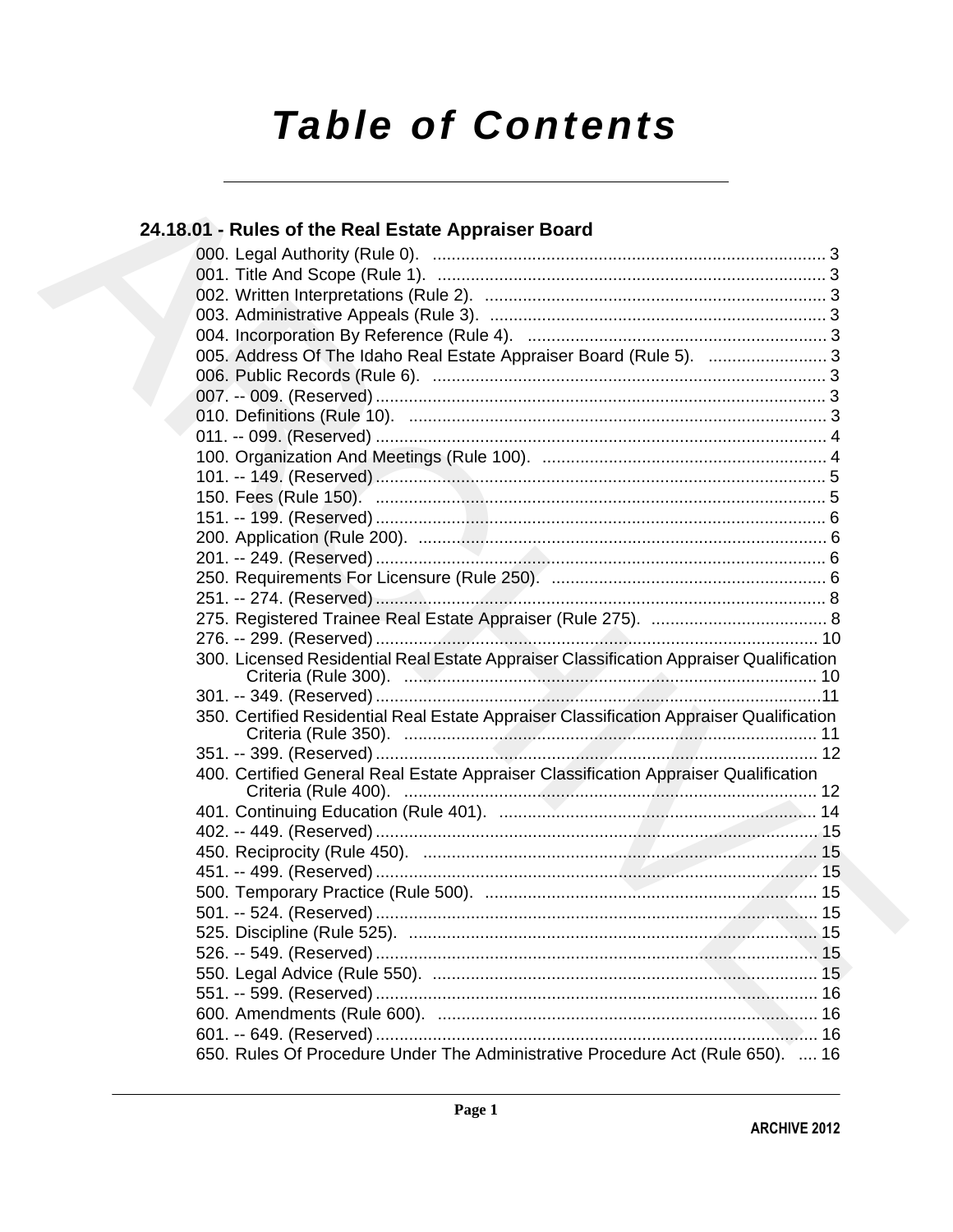## *Table of Contents (cont'd)*

| 700. Uniform Standards Of Professional Appraisal Practice/Code Of Ethics |  |
|--------------------------------------------------------------------------|--|
|                                                                          |  |
|                                                                          |  |
|                                                                          |  |
|                                                                          |  |
|                                                                          |  |
|                                                                          |  |
|                                                                          |  |
|                                                                          |  |
|                                                                          |  |
|                                                                          |  |
|                                                                          |  |
|                                                                          |  |
|                                                                          |  |
|                                                                          |  |
|                                                                          |  |
|                                                                          |  |
|                                                                          |  |
|                                                                          |  |
|                                                                          |  |
|                                                                          |  |
|                                                                          |  |
|                                                                          |  |
|                                                                          |  |
|                                                                          |  |
|                                                                          |  |
|                                                                          |  |
|                                                                          |  |
|                                                                          |  |
|                                                                          |  |
|                                                                          |  |
|                                                                          |  |
|                                                                          |  |
|                                                                          |  |
|                                                                          |  |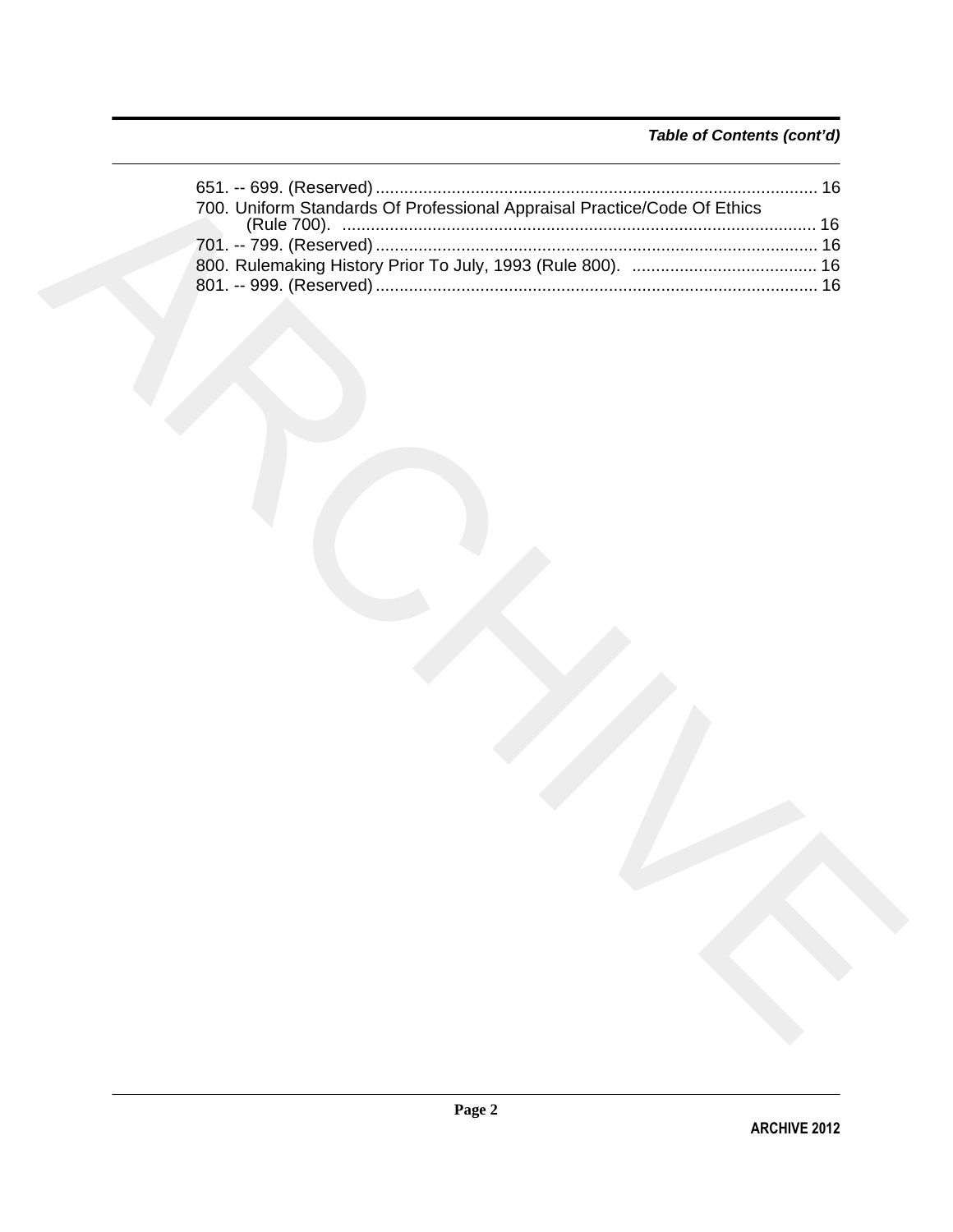#### **IDAPA 24 TITLE 18 CHAPTER 01**

#### **24.18.01 - RULES OF THE REAL ESTATE APPRAISER BOARD**

#### <span id="page-2-1"></span><span id="page-2-0"></span>**000. LEGAL AUTHORITY (RULE 0).**

These rules are hereby prescribed and established pursuant to the authority vested in the Real Estate Appraiser Board by the provisions of Section 54-4106, Idaho Code. (7-1-93)

#### <span id="page-2-2"></span>**001. TITLE AND SCOPE (RULE 1).**

These rules shall be cited as IDAPA 24.18.01, "Rules of the Real Estate Appraiser Board." (7-1-97)

#### <span id="page-2-3"></span>**002. WRITTEN INTERPRETATIONS (RULE 2).**

The board may have written statements that pertain to the interpretation of the rules of this chapter. Such interpretations, if any, are available for public inspection and copying at cost in the main office of the Bureau of Occupational Licenses. (3-13-02) Occupational Licenses.

#### <span id="page-2-4"></span>**003. ADMINISTRATIVE APPEALS (RULE 3).**

Administrative appeals shall be governed by the Administrative Procedure Act, Title 67, Chapter 52, Idaho Code.

(3-13-02)

#### <span id="page-2-5"></span>**004. INCORPORATION BY REFERENCE (RULE 4).**

The document titled "Uniform Standards of Professional Appraisal Practice (USPAP)," 2012-2013 Edition published by the Appraisal Foundation and effective January 1, 2012 as referenced in Subsection 700, is herein incorporated by reference and is available for review at the Board's office and may be purchased from the Appraisal Foundation, Distribution Center, P. O. Box 381, Annapolis Junction, MD 20701-0381. (3-21-12)

#### <span id="page-2-6"></span>**005. ADDRESS OF THE IDAHO REAL ESTATE APPRAISER BOARD (RULE 5).**

**24.18.01 - RULES OF THE REAL ESTATE APPRAISER BOARD<br>
1996.** LEGAL AITTIONEY (RITE.0).<br>
The method interpreteration continues the method interpreteration of the state of the state of the state Appendix (2-1.0).<br>
1996. Con The office of the Real Estate Appraiser Board is located within the Bureau of Occupational Licenses, 700 W. State Street, Boise, Idaho 83702. The Bureau is open between the hours of 8:00 a.m. and 5:00 p.m. each day except Saturdays, Sundays and holidays. The telephone number of the Board is (208) 334-3233. The Board's fax number is (208) 334-3945. The Board's e-mail address is rea@ibol.idaho.gov. The Board's official website is http:// www.ibol.idaho.gov.

#### <span id="page-2-7"></span>**006. PUBLIC RECORDS (RULE 6).**

The records associated with the Real Estate Appraiser Board are subject to the provisions of the Idaho Public Records<br>Act, Title 9, Chapter 3, Idaho Code. (3-13-02) Act, Title 9, Chapter 3, Idaho Code.

#### <span id="page-2-8"></span>**007. -- 009. (RESERVED)**

#### <span id="page-2-10"></span><span id="page-2-9"></span>**010. DEFINITIONS (RULE 10).**

The definitions numbered one through sixteen (1-16), appearing at Section 54-4104, Idaho Code are incorporated herein by reference as if set forth in full. (3-29-10) herein by reference as if set forth in full.

<span id="page-2-11"></span>Advisory Committee. A committee of state certified or licensed real estate appraisers appointed by the board to provide technical assistance relating to real estate appraisal standards and real estate appraiser experience, education and examination requirements that are appropriate for each classification of state certified or licensed real estate appraiser. (7-1-93) licensed real estate appraiser.

<span id="page-2-12"></span>**02. Appraisal Foundation**. The Appraisal Foundation means the Appraisal Foundation established on November 30, 1987, as a not-for-profit corporation under the laws of Illinois. (7-1-97)

<span id="page-2-14"></span>**03. Appraiser Qualifications Board**. Appraiser Qualifications Board of the Appraisal Foundation es the qualifications criteria for licensing, certification and recertification of appraisers. (7-1-97) establishes the qualifications criteria for licensing, certification and recertification of appraisers.

<span id="page-2-13"></span>**04. Appraisal Standards Board**. The Appraisal Standards Board of the Appraisal Foundation develops, publishes, interprets and amends the Uniform Standards of Professional Appraisal Practice (USPAP) on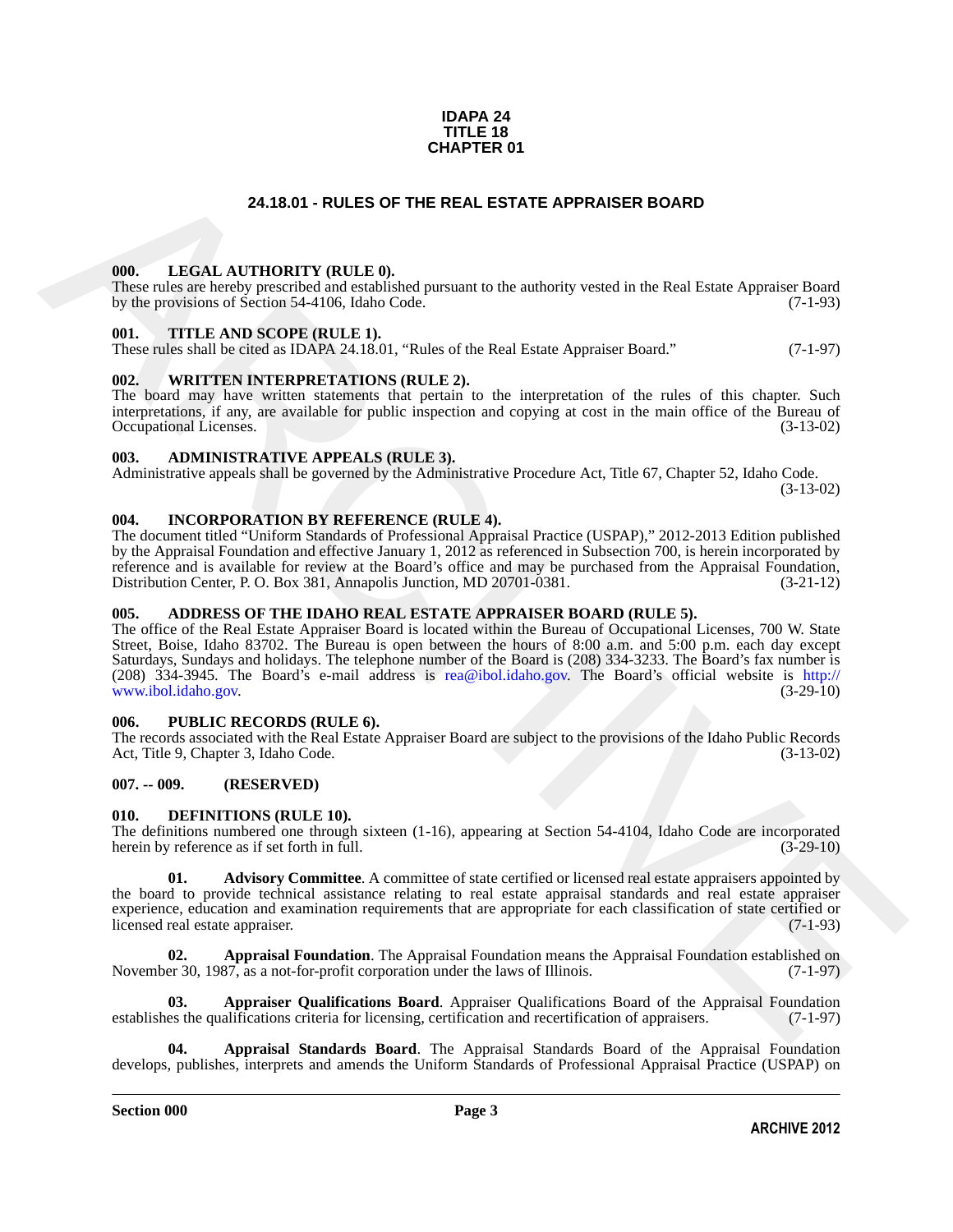behalf of appraisers and users of appraisal services. (7-1-97)

<span id="page-3-2"></span>**05. Bureau**. The Bureau means the Bureau of Occupational Licenses, as prescribed in Sections 54- 4106(2)(a) and 67-2601, Idaho Code. (3-13-02)

<span id="page-3-3"></span>**06.** Chief. The Bureau Chief of the Bureau of Occupational Licenses as established by Section 67-<br>(7-1-93) 2602, Idaho Code.

<span id="page-3-4"></span>**07.** Classroom Hour. Fifty (50) minutes out of each sixty (60) minute hour in a setting that is set forth in these rules. (3-21-12)

<span id="page-3-5"></span>**08. Field Real Estate Appraisal Experience**. Personal inspections of real property, assembly and analysis of relevant facts, and by the use of reason and the exercise of judgement, formation of objective opinions as to the market or other value of such properties or interests therein and preparation of written appraisal reports or other memoranda showing data, reasoning, and conclusion. Professional responsibility for the valuation function is essential. (4-6-05)

<span id="page-3-6"></span>**09. FIRREA**. Title XI, Financial Institutions Reform, Recovery and Enforcement Act of 1989 was designed to ensure that more reliable appraisals are rendered in connection with federally related transactions.

(7-1-93)

<span id="page-3-7"></span>**10. Nationally Recognized Appraisal Organization**. An appraisal organization which is a sponsor of The Appraisal Foundation.

<span id="page-3-8"></span>**11. Real Estate**. In addition to the previous definition in Section 54-4104(11), Idaho Code, will also identified parcel or tract of land, including improvements, if any. (3-29-10) mean an identified parcel or tract of land, including improvements, if any.

<span id="page-3-9"></span>**12. Real Property**. In addition to the previous definition in Section 54-4104(11), Idaho Code, will also e or more defined interests, benefits, or rights inherent in the ownership of real estate. (3-29-10) mean one or more defined interests, benefits, or rights inherent in the ownership of real estate.

<span id="page-3-11"></span><span id="page-3-10"></span>**13. Residential Unit**. Real estate with a current highest and best use of a residential nature. A al unit includes a kitchen and a bathroom. (3-29-10) residential unit includes a kitchen and a bathroom.

brbat of appearing the sure of appearing accelerates.<br>
ALCO(2)(3) and 60-500). Take Russian means the Bureau of Occupational Licenses, as prescribed in Sections<br>
ALCO(2)(3) and 60-500). Clause Cooks.<br>
ARCHIVE The Bureau o **14. Specialized Appraisal Services**. Services which include situations in which an appraiser is employed or retained to provide appraisal services that do not fall within the defined term "appraisal assignments." Specialized appraisal services relate to the employer's or client's individual needs or investment objectives and commonly include specialized marketing and financing studies as well as analysis, opinions, and conclusions rendered in connection with activities such as real estate brokerage, mortgage banking, and real estate counseling, including real estate tax counseling. (7-1-97)

<span id="page-3-12"></span>**15. Uniform Standards of Professional Appraisal Practice or USPAP**. Those uniform standards adopted by the Appraisal Foundation's Appraisal Standards Board. These standards may be altered, amended, interpreted, supplemented, or repealed by the Appraisal Standards Board (ASB) from time to time. (3-13-02)

<span id="page-3-13"></span>**16. USPAP Course**. For the purposes of licensure and license renewal, any reference to the approved USPAP course shall mean the National USPAP Course provided by Appraisal Qualifications Board Certified USPAP Instructors and Educational Providers.

#### <span id="page-3-0"></span>**011. -- 099. (RESERVED)**

#### <span id="page-3-14"></span><span id="page-3-1"></span>**100. ORGANIZATION AND MEETINGS (RULE 100).**

**01. Board Name**. In accordance with Idaho Statutes, the name of this Board shall be the Idaho Real Estate Appraiser Board, hereafter called the Board. Whenever reference is made to "Law," the same shall refer to the Laws of the state of Idaho.

<span id="page-3-16"></span><span id="page-3-15"></span>**02. Organization of Board**. At the first meeting of each year, the Board shall organize and elect from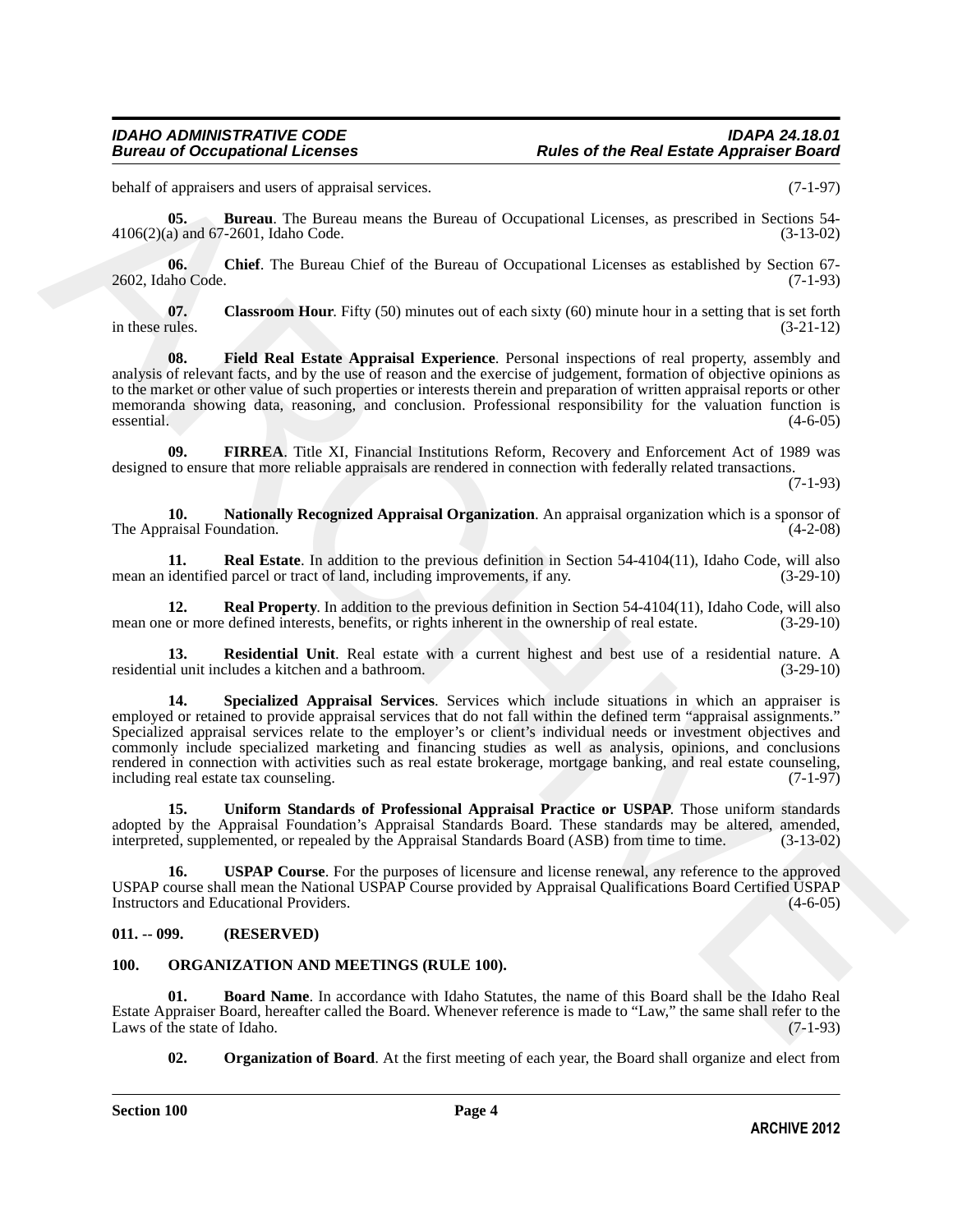its members a Chairman and Vice Chairman who shall assume the duties of their respective offices immediately upon such selection.  $(3-13-02)$ 

#### <span id="page-4-15"></span>**03. Board Members and Duties**. (7-1-93)

**a.** Chairman - The Chairman shall be a voting member of the Board, and when present preside at all meetings, appoint with the consent of the Board all committees, and shall otherwise perform all duties pertaining to the office of Chairman. The Chairman shall be an ex-officio member of all committees. (7-1-93)

**b.** Vice-Chairman - The Vice Chairman shall, in the absence or incapacity of the Chairman, exercise the duties and possess all the powers of the Chairman. (7-1-93)

<span id="page-4-16"></span>**04. Meetings**. The Board shall meet at least four (4) times annually and at such other times as d by the Board or its chairman. (7-1-93) requested by the Board or its chairman.

<span id="page-4-17"></span>**05. Quorum**. A quorum shall be three (3) board members. A majority vote of the quorum present shall lered the action of the Board as a whole. (4-11-06) be considered the action of the Board as a whole.

#### <span id="page-4-0"></span>**101. -- 149. (RESERVED)**

#### <span id="page-4-2"></span><span id="page-4-1"></span>**150. FEES (RULE 150).**

Fees are established in accord with Section 54-4113, Idaho Code as follows: (7-1-93)

<span id="page-4-3"></span>

| 01. |  |  | <b>Application.</b> Application fee for License - two hundred fifty dollars (\$250). | $(4-11-06)$ |
|-----|--|--|--------------------------------------------------------------------------------------|-------------|
|-----|--|--|--------------------------------------------------------------------------------------|-------------|

<span id="page-4-10"></span><span id="page-4-9"></span>**02. Original License**. Original License - one hundred forty dollars (\$140<sup>\*</sup>). (3-21-12)

<span id="page-4-12"></span>**03. License Renewal**. License renewal - three hundred sixty-five dollars (\$365\*). (3-21-12)

**04.** Reinstatement. Reinstatement fees are as provided in Section 67-2614, Idaho Code - twenty-five dollars (\$25). dollars (\$25). (7-1-93)

<span id="page-4-4"></span>**05.** Application for Reciprocity. Application for reciprocity - two hundred fifty dollars (\$250\*). (3-30-01)

<span id="page-4-11"></span>**06. Original License Via Reciprocity**. Original License via reciprocity - one hundred dollars (\$100\*). (3-21-12)

<span id="page-4-14"></span><span id="page-4-13"></span>

| 07.<br><b>Temporary Permit.</b> Temporary permit - one hundred dollars (\$100). | $(7-1-93)$ |
|---------------------------------------------------------------------------------|------------|
|---------------------------------------------------------------------------------|------------|

<span id="page-4-6"></span>**08. Trainee Registration Fee**. Trainee registration fee - fifty dollars (\$50). (3-13-02)

**09. Examination and Reexamination Fees**. Examination and Reexamination fees will be calculated based on the actual cost of the examination. Successful applicants will be notified of the fees at the time they are scheduled for examination. (7-1-97) scheduled for examination.

**10. Continuing Education Provider Application Fee**. Continuing Education Provider Application fee - one hundred dollars  $(\$100)$ . (3-21-12)

<span id="page-4-8"></span><span id="page-4-7"></span><span id="page-4-5"></span>**11. Fees are Non-Refundable**. Fees are non-refundable. (7-1-93)

is resember a Columna and Mos Chairman who shall assume the dates of their respective offices inmediate (3.1102)<br>
(3.13) Board Munkers and Duties.<br>
(3.12) Board Munkers and Duties.<br>
(3.12) Board Munkers and Duties.<br>
(3.2) **12. Fees Followed By Asterisk (\*) Means**. Proposed fees for these categories marked with an asterisk (\*) include forty dollars (\$40) to be submitted by the state to the federal government. Title XI, Section 1109 of the FIRREA as amended requires each state to submit a roster listing of state licensed appraisers to the Appraisal Subcommittee of the Federal Financial Institutions Examination Council "no less than annually." The state is also required to collect from such individuals who perform appraisals in federally related transactions an annual registry fee of "not more than eighty-five dollars (\$85)," such fees to be transmitted by the state to the federal government on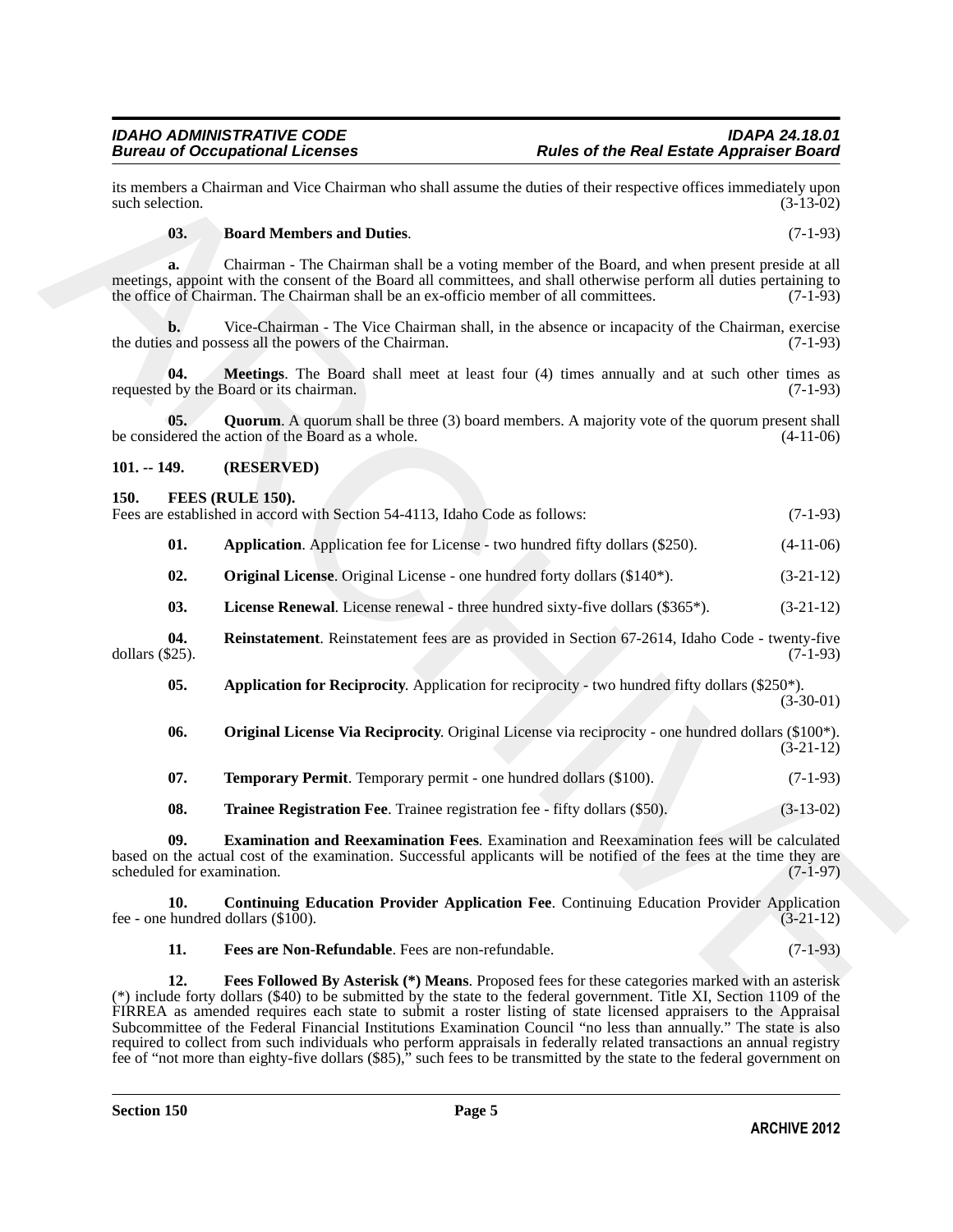#### <span id="page-5-0"></span>**151. -- 199. (RESERVED)**

#### <span id="page-5-7"></span><span id="page-5-6"></span><span id="page-5-5"></span><span id="page-5-4"></span><span id="page-5-1"></span>**200. APPLICATION (RULE 200).**

### <span id="page-5-9"></span><span id="page-5-8"></span><span id="page-5-2"></span>**201. -- 249. (RESERVED)**

#### <span id="page-5-11"></span><span id="page-5-10"></span><span id="page-5-3"></span>**250. REQUIREMENTS FOR LICENSURE (RULE 250).**

| an annual basis. This fee is subject to change by the Appraisal Subcommittee.                                                                                                                                                                                                                                                                                                                                                                                                                                                                                                                                                                                                                                           | $(3-21-12)$ |
|-------------------------------------------------------------------------------------------------------------------------------------------------------------------------------------------------------------------------------------------------------------------------------------------------------------------------------------------------------------------------------------------------------------------------------------------------------------------------------------------------------------------------------------------------------------------------------------------------------------------------------------------------------------------------------------------------------------------------|-------------|
| $151. - 199.$<br>(RESERVED)                                                                                                                                                                                                                                                                                                                                                                                                                                                                                                                                                                                                                                                                                             |             |
| <b>APPLICATION (RULE 200).</b><br>200.                                                                                                                                                                                                                                                                                                                                                                                                                                                                                                                                                                                                                                                                                  |             |
| 01.<br>Filing Application with Supporting Documents and Fees. Any person desiring to apply for<br>licensure must submit a completed application with required supporting documents and appropriate fees to the<br>Bureau at its official address. After the qualifications have been reviewed, verified and approved by the Board, the<br>applicant will receive the pre-approved examination card and must submit the appropriate fees to the examining<br>entity.                                                                                                                                                                                                                                                     | $(3-21-12)$ |
| 02.<br>Application Deadline Date. Completed applications must be received by the Bureau at least thirty<br>(30) days prior to the next scheduled board meeting in order to be reviewed by the Board. Applications received less<br>than thirty (30) days in advance will be held until a subsequent meeting.                                                                                                                                                                                                                                                                                                                                                                                                            | $(3-13-02)$ |
| 03.<br>Eligibility for Examination. The qualified applicant will be sent notification on how to register for<br>the examination subsequent to the determination of eligibility based on documentation that the applicant has met the<br>required education and experience requirements.                                                                                                                                                                                                                                                                                                                                                                                                                                 | $(3-21-12)$ |
| 04.<br>Trainee Registration Application. Any person desiring registration as a trainee must submit a<br>completed application with required supporting documents and appropriate fees to the Bureau at its official address.<br>Completed applications must be received by the Bureau at least thirty (30) days prior to the next scheduled Board<br>meeting in order to be reviewed by the Board.                                                                                                                                                                                                                                                                                                                      | $(3-13-02)$ |
| 0 <sub>5</sub><br>Lack of Activity. If an applicant fails to respond to a Board request or an application has lacked<br>activity for twelve (12) consecutive months, the application on file with the Board will be deemed denied and will be<br>terminated upon thirty (30) days written notice, unless good cause is established to the Board.                                                                                                                                                                                                                                                                                                                                                                        | $(3-29-10)$ |
| $201. - 249.$<br>(RESERVED)                                                                                                                                                                                                                                                                                                                                                                                                                                                                                                                                                                                                                                                                                             |             |
| REQUIREMENTS FOR LICENSURE (RULE 250).<br>250.<br>All applicants for licensure in any real estate appraiser classification must comply with the following education,<br>experience and examination requirements in addition to meeting those requirements set forth in Sections 275, 300,<br>350, and 400 below.                                                                                                                                                                                                                                                                                                                                                                                                        | $(4-11-06)$ |
| 01.<br><b>Education</b> . If an individual has completed the education requirements on or before December 31,<br>2007, the individual must submit a complete application to the board before January 1, 2011. If an individual has not<br>completed their educational requirement on or before December 31, 2007, or submits an application on January 1,<br>2011 or later, the individual must complete the educational requirements which became effective January 1, 2008 and<br>any subsequent requirements adopted prior to the individual's application date. Hours will be credited only for<br>courses with content that follows the Required Core Curriculum as outlined by the Appraisal Qualification Board. | $(4-2-08)$  |
| Credit toward the classroom hour requirement may only be granted where the length of the<br>a.<br>educational offering is at least fifteen (15) hours, and the individual successfully completes a closed-book<br>examination pertinent to the educational offering.                                                                                                                                                                                                                                                                                                                                                                                                                                                    | $(4-11-06)$ |
| $b$ .<br>Credit for the classroom hour requirement may be obtained from the following:                                                                                                                                                                                                                                                                                                                                                                                                                                                                                                                                                                                                                                  | $(7-1-97)$  |
| $\mathbf i.$<br>Colleges or Universities.                                                                                                                                                                                                                                                                                                                                                                                                                                                                                                                                                                                                                                                                               | $(7-1-97)$  |
| ii.<br>Community or Junior Colleges.                                                                                                                                                                                                                                                                                                                                                                                                                                                                                                                                                                                                                                                                                    | $(7-1-97)$  |
| iii.<br>Courses approved by the Appraisal Qualifications Board.                                                                                                                                                                                                                                                                                                                                                                                                                                                                                                                                                                                                                                                         | $(4-2-08)$  |
| State or Federal Agencies or Commissions.<br>iv.                                                                                                                                                                                                                                                                                                                                                                                                                                                                                                                                                                                                                                                                        | $(7-1-97)$  |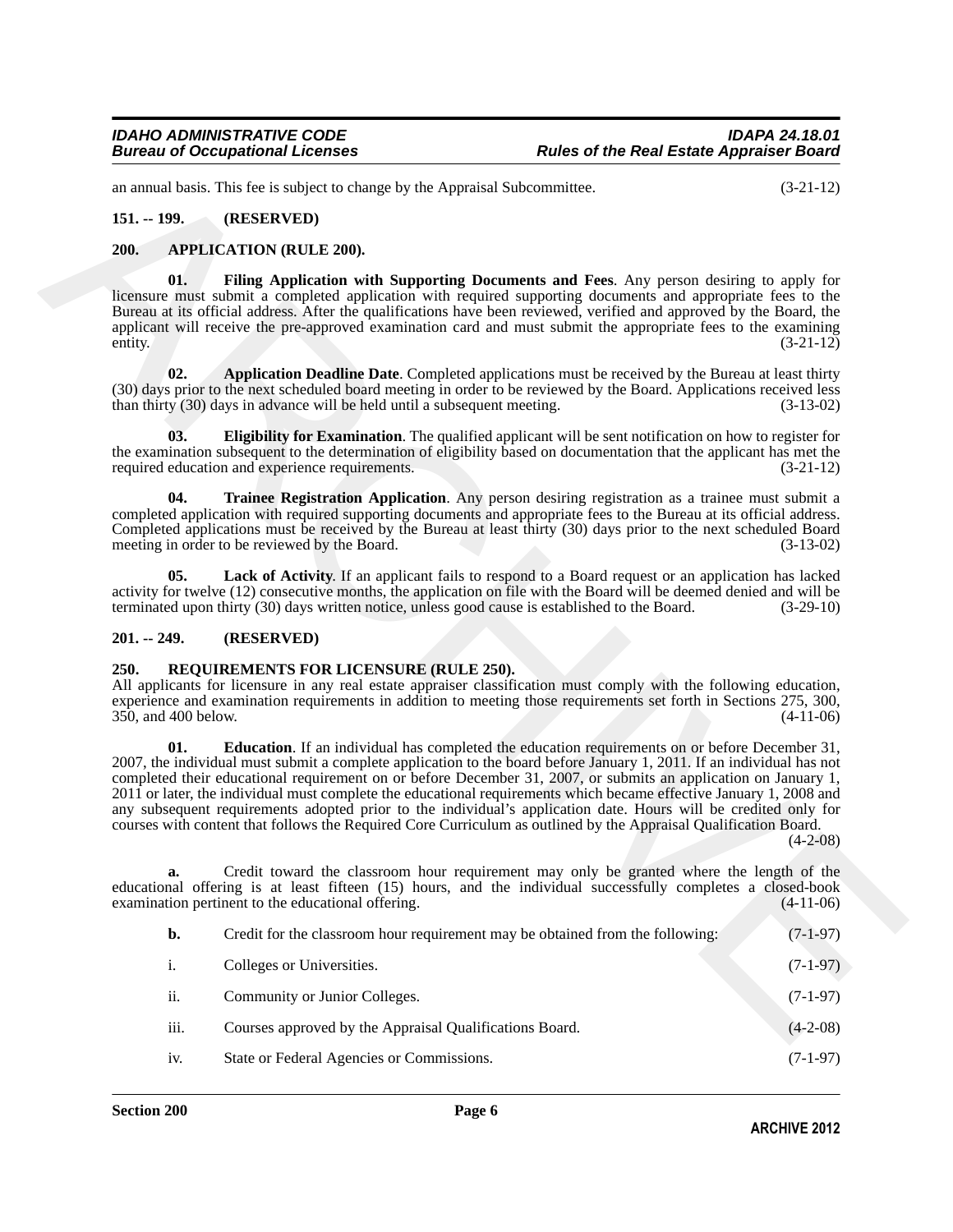| V.                               | Other providers approved by the Board.                                                                                                                                                                                                                                                                                                                                                                                                                                                                                                  | $(7-1-97)$  |
|----------------------------------|-----------------------------------------------------------------------------------------------------------------------------------------------------------------------------------------------------------------------------------------------------------------------------------------------------------------------------------------------------------------------------------------------------------------------------------------------------------------------------------------------------------------------------------------|-------------|
| c.<br>educational requirements.  | Only those courses completed preceding the date of application will be accepted for meeting                                                                                                                                                                                                                                                                                                                                                                                                                                             | $(3-18-99)$ |
| d.                               | Course credits that are obtained from the course provider by challenge examination without<br>attending the course will not be accepted.                                                                                                                                                                                                                                                                                                                                                                                                | $(4-11-06)$ |
| e.                               | Prior to January 1, 2008, various appraisal courses may be credited toward the classroom hour<br>education requirement. Applicants must demonstrate that their education involved coverage of those topics listed in<br>Subsection 250.01.e. that are required for the license classification for which application is being made. Licensed<br>Residential and Certified Residential must include emphasis in one (1) to four (4) unit residential properties; Certified<br>General must include emphasis in nonresidential properties. | $(3-29-10)$ |
| $\mathbf{i}$ .                   | Basic appraisal principles.                                                                                                                                                                                                                                                                                                                                                                                                                                                                                                             | $(4-11-06)$ |
| ii.                              | Basic appraisal procedures.                                                                                                                                                                                                                                                                                                                                                                                                                                                                                                             | $(4-11-06)$ |
| iii.                             | The fifteen (15) hour national USPAP course.                                                                                                                                                                                                                                                                                                                                                                                                                                                                                            | $(4-11-06)$ |
| iv.                              | Market analysis and highest and best use.                                                                                                                                                                                                                                                                                                                                                                                                                                                                                               | $(4-11-06)$ |
| v.                               | Appraiser site valuation and cost approach.                                                                                                                                                                                                                                                                                                                                                                                                                                                                                             | $(4-11-06)$ |
| vi.                              | Sales comparison approach.                                                                                                                                                                                                                                                                                                                                                                                                                                                                                                              | $(4-11-06)$ |
| vii.                             | Sales income approach.                                                                                                                                                                                                                                                                                                                                                                                                                                                                                                                  | $(4-11-06)$ |
| viii.                            | Report writing and case studies.                                                                                                                                                                                                                                                                                                                                                                                                                                                                                                        | $(4-11-06)$ |
| ix.                              | Statistics, modeling and finance.                                                                                                                                                                                                                                                                                                                                                                                                                                                                                                       | $(4-11-06)$ |
| X.                               | Advanced applications and case studies.                                                                                                                                                                                                                                                                                                                                                                                                                                                                                                 | $(4-11-06)$ |
| xi.                              | Appraisal subject matter electives.                                                                                                                                                                                                                                                                                                                                                                                                                                                                                                     | $(4-11-06)$ |
| f.<br>requirements.              | Advanced courses will be those courses for which an introductory or basic course is required as a<br>prerequisite. Typically classes titled "Introductory," "Basic," or "Principles" will not be accepted for advanced                                                                                                                                                                                                                                                                                                                  | $(4-11-06)$ |
| 02.                              | <b>Experience.</b>                                                                                                                                                                                                                                                                                                                                                                                                                                                                                                                      | $(7-1-97)$  |
| a.                               | The work product claimed for experience credit must be in conformity with USPAP.                                                                                                                                                                                                                                                                                                                                                                                                                                                        | $(3-21-12)$ |
| b.                               | All appraisal experience must be obtained as a registered trainee or as a licensed appraiser.                                                                                                                                                                                                                                                                                                                                                                                                                                           | $(4-11-06)$ |
| c.<br>considered for evaluation. | Only experience gained during the five (5) years immediately preceding application will be                                                                                                                                                                                                                                                                                                                                                                                                                                              | $(4-11-06)$ |
| d.                               | Acceptable non field appraisal experience includes, but is not limited to the following: Fee and<br>Staff appraisal analysis, ad valorem tax appraisal, condemnation appraisal, technical review appraisal, appraisal<br>analysis, review appraisal, real estate counseling, highest and best use analysis, and feasibility analysis/study.                                                                                                                                                                                             | $(4-11-06)$ |

<span id="page-6-0"></span>

| 02. | <b>Experience.</b>                                                                         | $(7-1-97)$ |
|-----|--------------------------------------------------------------------------------------------|------------|
| а.  | The work product claimed for experience credit must be in conformity with USPAP. (3-21-12) |            |

**e.** Each applicant applying for licensure must verify completion of the required experience via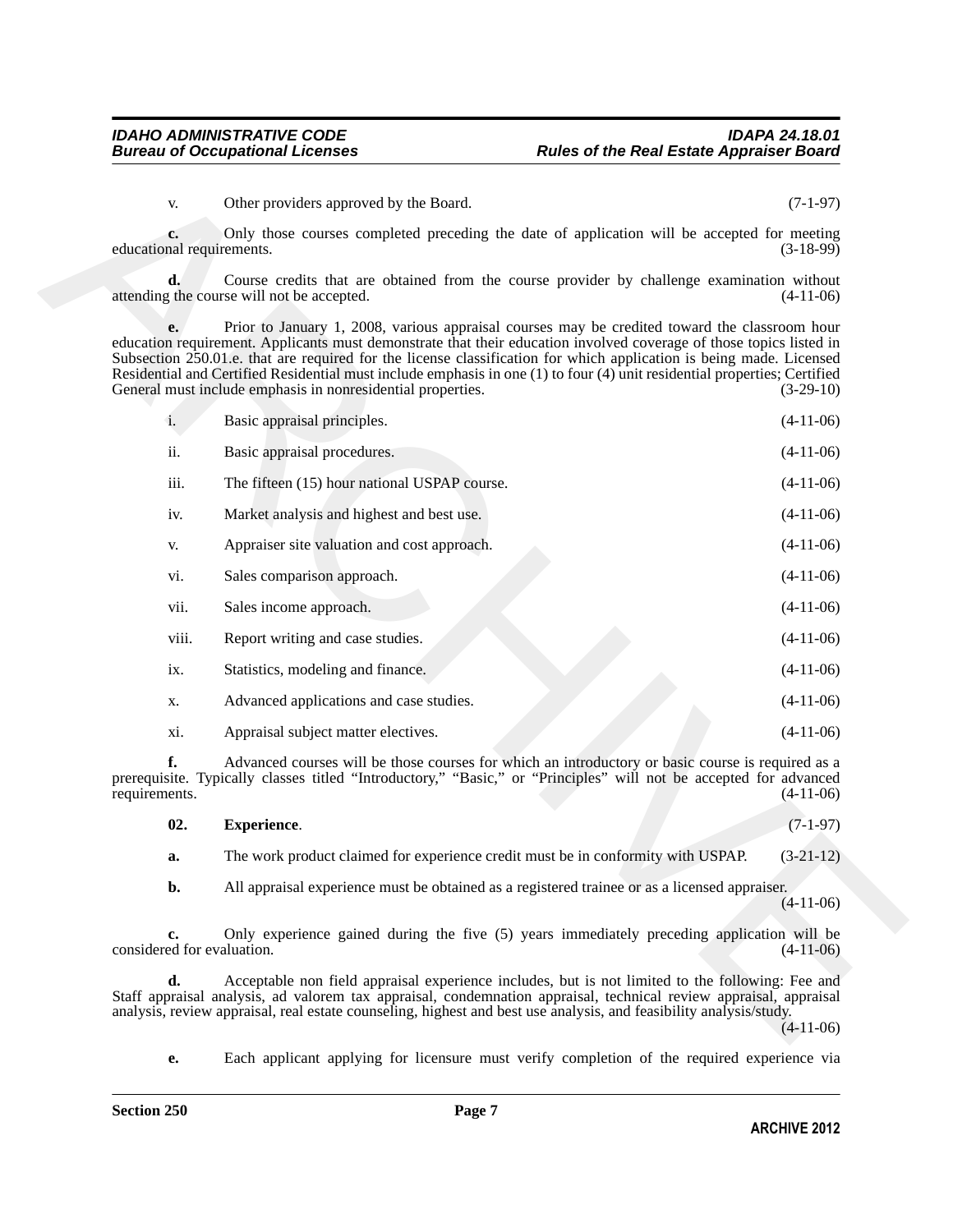#### *IDAHO ADMINISTRATIVE CODE IDAPA 24.18.01* **Rules of the Real Estate Appraiser Board**

|               |      | affidavit, under oath subject to penalty of perjury, and notarized on a form provided by the Board.                                                                                                                                                                                                                                    | $(4-11-06)$ |
|---------------|------|----------------------------------------------------------------------------------------------------------------------------------------------------------------------------------------------------------------------------------------------------------------------------------------------------------------------------------------|-------------|
|               | i.   | The Board requires submission of a log that details hours claimed for experience credit. The log<br>must include the following:                                                                                                                                                                                                        | $(3-29-10)$ |
|               | (1)  | Type of property;                                                                                                                                                                                                                                                                                                                      | $(3-29-10)$ |
|               | (2)  | Address of the property;                                                                                                                                                                                                                                                                                                               | $(3-29-10)$ |
|               | (3)  | Report date;                                                                                                                                                                                                                                                                                                                           | $(3-29-10)$ |
|               | (4)  | Description of work performed;                                                                                                                                                                                                                                                                                                         | $(3-29-10)$ |
|               | (5)  | Number of work hours;                                                                                                                                                                                                                                                                                                                  | $(3-29-10)$ |
|               | (6)  | Complexity;                                                                                                                                                                                                                                                                                                                            | $(3-29-10)$ |
|               | (7)  | Approaches to value;                                                                                                                                                                                                                                                                                                                   | $(3-29-10)$ |
|               | (8)  | Appraised value;                                                                                                                                                                                                                                                                                                                       | $(3-29-10)$ |
|               | (9)  | Scope of supervising appraiser's review; and                                                                                                                                                                                                                                                                                           | $(3-29-10)$ |
|               | (10) | Supervision.                                                                                                                                                                                                                                                                                                                           | $(3-29-10)$ |
|               | ii.  | The Board reserves the right to contact an employer for confirmation of length and extent of<br>experience claimed. This may require an employer to submit appraisal reports and/or an affidavit.                                                                                                                                      | $(7-1-97)$  |
|               | iii. | The Board may request submission of written reports or file memoranda that substantiate an<br>applicant's claim for experience credit.                                                                                                                                                                                                 | $(4-11-06)$ |
|               |      | Ad valorem tax appraisers must demonstrate the use of techniques to value properties similar to<br>those used by appraisers and effectively use the process as defined in Subsection 010.08, Field Real Estate Appraisal<br>Experience in order to receive experience credit.                                                          | $(3-29-10)$ |
|               | 03.  | <b>Examination</b> . Successful completion of an examination appropriate to the license classification<br>being applied for and approved by the Board pursuant to the guidelines of the Appraisal Qualifications Board.                                                                                                                | $(4-11-06)$ |
| $251. - 274.$ |      | (RESERVED)                                                                                                                                                                                                                                                                                                                             |             |
| 275.          |      | REGISTERED TRAINEE REAL ESTATE APPRAISER (RULE 275).                                                                                                                                                                                                                                                                                   |             |
| requirements: | 01.  | <b>Qualification</b> . Each applicant for registration as an appraiser trainee must meet the following                                                                                                                                                                                                                                 | $(4-11-06)$ |
| follows:      | a.   | Education. Beginning July 1, 2006, all applicants for registration as a trainee must document<br>completion of at least seventy-five (75) classroom hours of courses in subjects related to real estate appraisal as                                                                                                                   | $(4-11-06)$ |
| Practice; and | i.   | Basic Appraisal Principles - not less than thirty (30) hours specifically including Real Property<br>Concepts and Characteristics, Legal Considerations, Influences on Real Estate Values, Types of Value, Economic<br>Principles, Overview of Real Estate Markets and Analysis, and Ethics and How They Apply in Appraisal Theory and | $(4-11-06)$ |
|               | ii.  | Basic Approvisal Procedures - not less than thirty (30) hours specifically including Overview of                                                                                                                                                                                                                                       |             |

### <span id="page-7-4"></span><span id="page-7-0"></span>**251. -- 274. (RESERVED)**

### <span id="page-7-3"></span><span id="page-7-2"></span><span id="page-7-1"></span>**275. REGISTERED TRAINEE REAL ESTATE APPRAISER (RULE 275).**

ii. Basic Appraisal Procedures - not less than thirty (30) hours specifically including Overview of hes to Value, Valuation Procedures, Property Description, and Residential Applications; and (4-11-06) Approaches to Value, Valuation Procedures, Property Description, and Residential Applications; and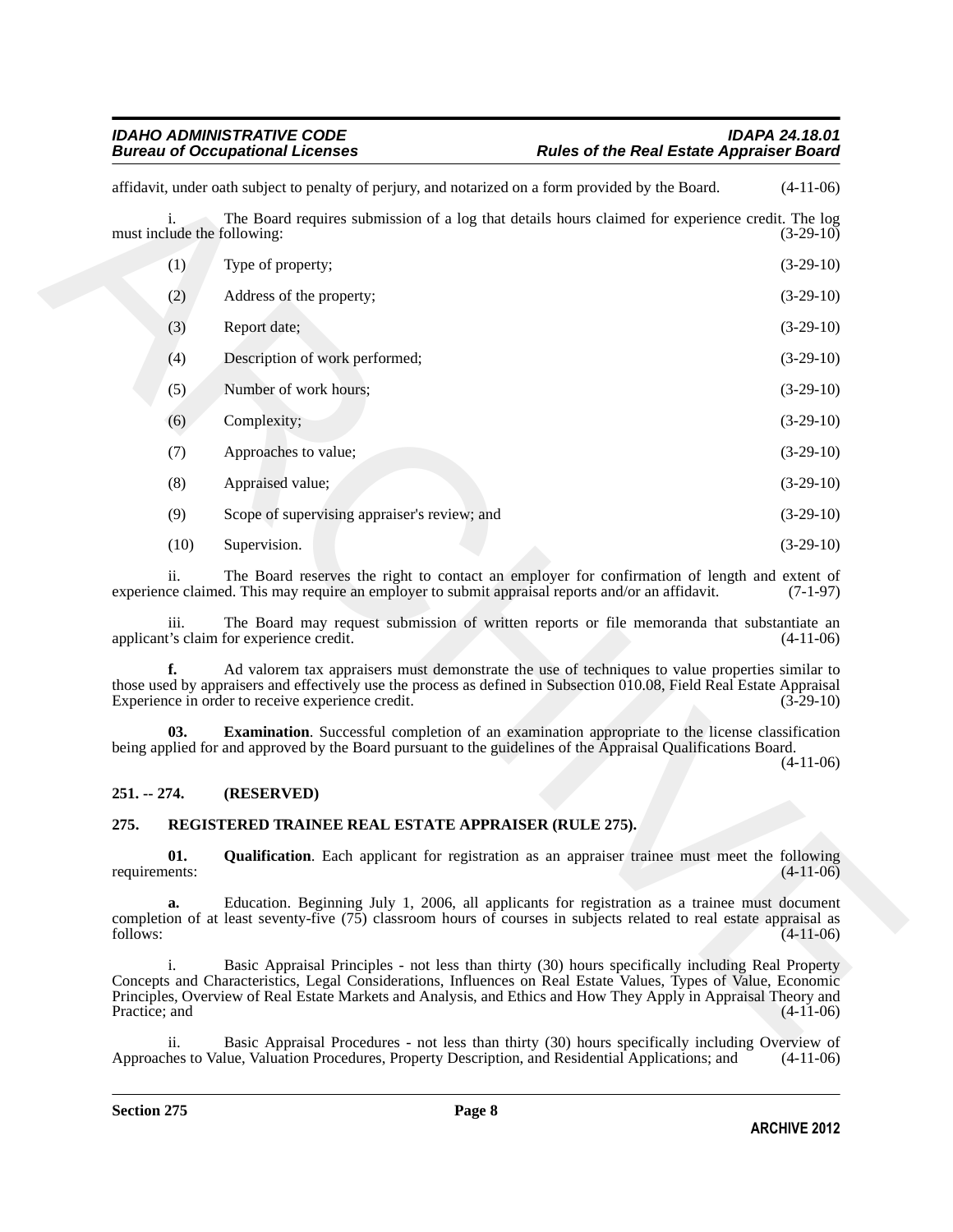| iii.                                                           | National USPAP Course - not less than fifteen (15) hours.                                                                                                                                                            | $(4-11-06)$ |
|----------------------------------------------------------------|----------------------------------------------------------------------------------------------------------------------------------------------------------------------------------------------------------------------|-------------|
| b.<br>appraiser shall:                                         | Experience. All applicants for registration as a trainee must retain and identify at least one (1)<br>licensed real estate appraiser who agrees to provide the supervision required by law and rule. The supervising | $(4-11-06)$ |
| $\mathbf{1}$ .<br>General Appraiser; and                       | Hold a current and unrestricted Idaho license as a Certified Residential Appraiser or a Certified                                                                                                                    | $(4-11-06)$ |
| $\overline{\mathbf{11}}$ .<br>role of a supervising appraiser. | Submit evidence of completion of an approved four-hour continuing education course regarding the                                                                                                                     | $(3-29-10)$ |
| iii.                                                           | Not have been disciplined by the Board within the previous four (4) years; and                                                                                                                                       | $(3-21-12)$ |
| iv.<br>any one $(1)$ time; and                                 | Not be registered to provide supervision responsibilities to more than three (3) appraiser trainees at                                                                                                               | $(4-11-06)$ |
| V.                                                             | Be responsible for the training and direct supervision of the appraiser trainee; and                                                                                                                                 | $(4-11-06)$ |
| vi.<br>compliance with USPAP; and                              | Accept responsibility for all appraisal reports by signing and certifying that the report is in                                                                                                                      | $(4-11-06)$ |
| vii.                                                           | Review all appraiser trainee appraisal report(s); and                                                                                                                                                                | $(4-11-06)$ |
| viii.<br>property type.                                        | Personally inspect each appraised property with the appraiser trainee until the supervising appraiser<br>determines the appraiser trainee is competent in accordance with the Competency Provision of USPAP for the  | $(4-11-06)$ |
| c.                                                             | Examination. Each trainee applicant shall document successful passage of examinations in each of<br>the prerequisite courses required for registration as a trainee.                                                 | $(4-11-06)$ |
| 02.<br><b>USPAP.</b>                                           | Scope and Practice. An Appraiser Trainee shall not be involved in the appraisal of any property<br>that exceeds the lawful scope of practice of the supervising appraiser. The appraiser trainee shall be subject to | $(4-11-06)$ |
| a.                                                             | Each appraiser trainee is permitted to have more than one (1) supervising appraiser provided a<br>supervising appraiser is not registered to more than three (3) trainees at any one (1) time.                       | $(4-11-06)$ |
| b.                                                             | An appraisal log shall be maintained for each supervising appraiser by the appraiser trainee and<br>shall include no less than the following for each appraisal:                                                     | $(4-11-06)$ |
| i.                                                             | Type of property.                                                                                                                                                                                                    | $(4-11-06)$ |
| ii.                                                            | Date of report.                                                                                                                                                                                                      | $(4-11-06)$ |
| iii.                                                           | Address of subject property.                                                                                                                                                                                         | $(4-11-06)$ |
| iv.<br>supervisor.                                             | Description of work performed by the trainee and the scope of review and supervision of the                                                                                                                          | $(4-11-06)$ |
| V.                                                             | Number of work hours.                                                                                                                                                                                                | $(4-11-06)$ |
| vi.                                                            | Signature and license number of the supervising appraiser.                                                                                                                                                           | $(4-11-06)$ |
|                                                                | An appraiser trainee shall be entitled to obtain copies of all appraisal reports prepared by the                                                                                                                     |             |

<span id="page-8-0"></span>**c.** An appraiser trainee shall be entitled to obtain copies of all appraisal reports prepared by the  $(4-11-06)$ trainee.  $(4-11-06)$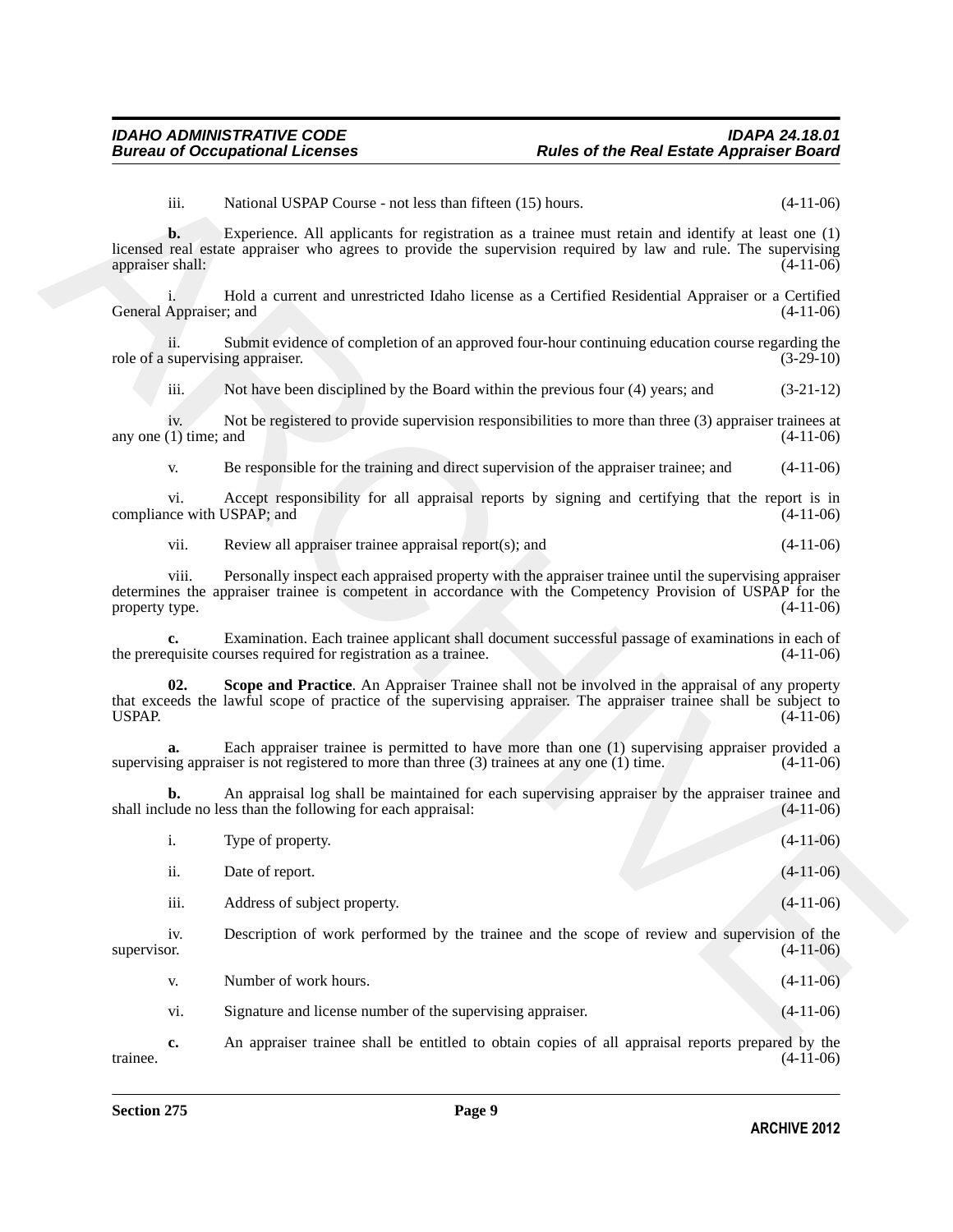<span id="page-9-4"></span>**03. Continuing Education**. Prior to the second renewal and for each continuing education cycle thereafter as provided in Section 275 of this rule, an appraiser trainee shall be required to obtain: (3-21-12)

**a.** The equivalent of thirty (30) classroom hours of instruction in approved courses or seminars during the twenty-four (24) month period preceding the renewal. Once every twenty-four (24) months, registered appraiser trainees will be required to attend an approved seven-hour USPAP update course or the equivalent. The course must cover the most recent USPAP edition. (3-21-12)

**b.** All continuing education shall be in compliance with Subsections 401.01 through 401.05.

(3-29-10)

**c.** Continuing education credit may also be granted for participation, other than as a student, in appraisal educational processes and programs. Examples of activities for which credit may be granted are teaching, program development, authorship of textbooks, or similar activities that are determined to be equivalent to obtaining continuing education. (4-11-06)

**d.** The purpose of continuing education is to ensure that the appraiser trainee participates in a program that maintains and increases skill, knowledge and competence in real estate appraising. (4-11-06)

### <span id="page-9-0"></span>**276. -- 299. (RESERVED)**

#### <span id="page-9-2"></span><span id="page-9-1"></span>**300. LICENSED RESIDENTIAL REAL ESTATE APPRAISER CLASSIFICATION APPRAISER QUALIFICATION CRITERIA (RULE 300).**

<span id="page-9-3"></span>The state licensed residential real estate appraiser classification applies to the appraisal of residential real property consisting of one (1) to four (4) noncomplex residential units having a transaction value less than one million dollars (\$1,000,000) and complex one (1) to four (4) residential units having a transaction value less than two hundred fifty thousand dollars (\$250,000). Applicants must meet the following education, experience and examination requirements in addition to complying with Section 250. Subsequent to being licensed, every licensee must annually meet the continuing education requirement. (4-11-06)

The same Constraints Foliosoftion. Prior to be second research and for each continuing elucation point<br>
The expected in Secondary 2nd effect in a paper between dual to register to detail and the constraints of the same of **01.** Education. Prior to January 1, 2008, as a prerequisite to taking the examination for licensure as an Idaho Licensed Real Estate Appraiser, each applicant shall present evidence satisfactory to the board of having successfully completed not less than ninety (90) classroom hours of courses in subjects related specifically to real estate appraisal that have been approved by the board. Each applicant must have successfully completed not less than seventy-five (75) classroom hours of study related to those topics outlined under Subsection 250.01.e., the basic principles of real estate appraising. Not less than fifteen (15) and no more than twenty (20) classroom hours of studies within the last five (5) years specifically relating to the USPAP, and Code of Ethics will be credited to the classroom hour requirement. Beginning on January 1, 2008, as a prerequisite to taking the examination for licensure as an Idaho<br>(3-29-10) (3-29-10) Licensed Residential Real Estate Appraiser, each applicant shall:

**a.** Document registration as an Appraiser Trainee; and (4-11-06)

**b.** Document the successful completion of not less than seventy-five (75) classroom hours of courses ts related to real estate appraisal as follows:  $(4-11-06)$ in subjects related to real estate appraisal as follows:

i. Residential Market Analysis and Highest and Best Use - not less than fifteen (15) hours; and  $(4-11-06)$ 

ii. Residential Appraiser Site Valuation and Cost Approach - not less than fifteen (15) hours; and (4-11-06)

iii. Residential Sales Comparison and Income Approaches - not less than thirty (30) hours specifically including Valuation Principles and Procedures - Sales Comparison Approach; Valuation Principles and Procedures - Income Approach; Finance and Cash Equivalency; Financial Calculator Introduction; Identification, Derivation and Measurement of Adjustments; Gross Rent Multipliers; Partial Interests; Reconciliation; and Case Studies; and

(4-11-06)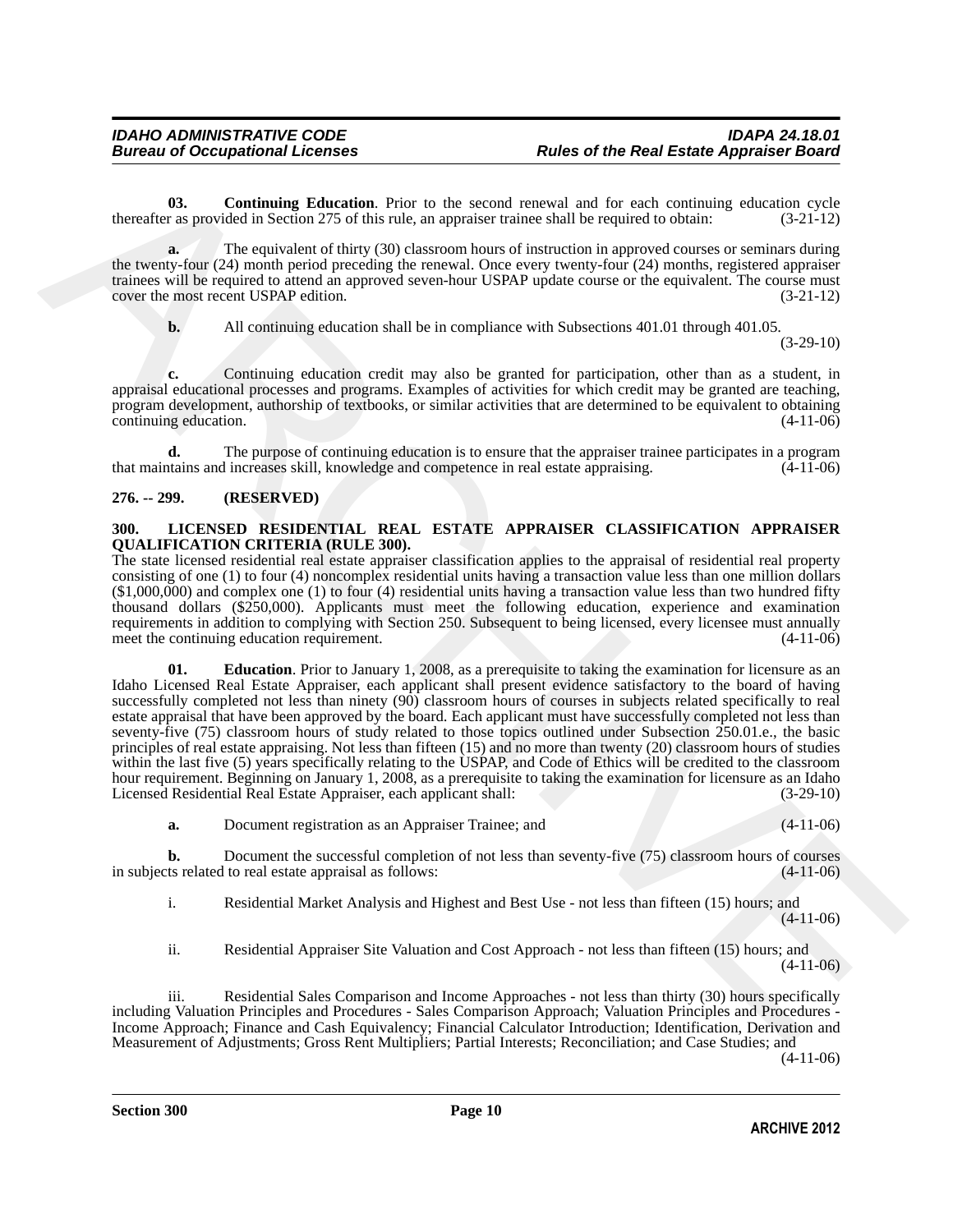iv. Residential Report Writing and Case Studies - not less than fifteen (15) hours specifically including Writing and Reasoning Skills; Common Writing Problems; Form Reports; Report Options and USPAP Compliance; Case Studies. (4-11-06)

<span id="page-10-5"></span>**02. Experience**. Prerequisite to sit for the examination: (7-1-97)

**a.** Document two thousand (2,000) hours of supervised appraisal experience as a registered Appraiser Trainee in no less than twelve (12) months. Experience documentation in the form of reports or file memoranda should be available to support the claim for experience. (4-11-06)

**b.** Of the required two thousand (2,000) hours, the applicant must accumulate a minimum of one thousand five hundred (1,500) hours from field real estate appraisal experience. The balance of five hundred (500) hours may include non field experience, refer to Subsection 250.02.d. (4-11-06) hours may include non field experience, refer to Subsection 250.02.d.

<span id="page-10-4"></span>**03. Examination**. Successful completion of the Licensed Residential Appraiser examination approved paradelel pursuant to the guidelines of the Appraisal Qualifications Board. (4-11-06) by the Board pursuant to the guidelines of the Appraisal Qualifications Board.

### <span id="page-10-0"></span>**301. -- 349. (RESERVED)**

#### <span id="page-10-2"></span><span id="page-10-1"></span>**350. CERTIFIED RESIDENTIAL REAL ESTATE APPRAISER CLASSIFICATION APPRAISER QUALIFICATION CRITERIA (RULE 350).**

<span id="page-10-3"></span>The State Certified Residential Real Estate Appraiser classification applies to the appraisal of residential properties of four (4) or less units without regard to transaction value or complexity. Applicants must meet the following education, experience and examination requirements in addition to complying with Section 250. Subsequent to being certified every licensee must annually meet the continuing education requirement.

Writing in Residential Report Writing and Case Stadies are test than Hitem (15) buens operifically including<br>Volcation Residential School (16) and the system of the system of the system of the system of the system of the **01.** Education. Prior to January 1, 2008, as a prerequisite to taking the examination for licensure as an Idaho Certified Residential Real Estate Appraiser, each applicant shall present evidence satisfactory to the board of having successfully completed not less than one hundred twenty (120) classroom hours of courses in subjects related specifically to real estate appraisal that have been approved by the board. Each applicant must have successfully completed not less than ninety (90) classroom hours of study related to those topics outlined under Subsection 250.01.e., the basic principles of real estate appraising and thirty (30) classroom hours of advanced residential or nonresidential specialized courses relating to the topics specified at Subsection 250.01.e. Not less than fifteen (15) and no more than twenty (20) classroom hours of studies within the last five (5) years specifically relating to the USPAP, and Code of Ethics; will be credited to the classroom hour requirement. Beginning on January 1, 2008, as a prerequisite to taking the examination for licensure as an Idaho Certified Residential Real Estate Appraiser, each applicant shall: (3-30-07)

**a.** Hold an Associate Degree or higher from an accredited college or university or document successful completion of no less than twenty-one (21) college semester credit hours in English Composition, Principles of Economics (micro or macro), Finance, Algebra, Geometry or higher mathematics, Statistics, Computer Science, and Business or Real Estate Law; and (4-2-08)

**b.** Document registration as an Appraiser Trainee and completion of the education required for licensure as a Licensed Residential Real Estate Appraiser or hold a current license as a Licensed Residential Real Estate Appraiser; and

**c.** Document the successful completion of not less than fifty (50) classroom hours of courses in related to real estate appraisal as follows:  $(4-11-06)$ subjects related to real estate appraisal as follows:

Statistics, Modeling and Finance - not less than fifteen (15) hours specifically including Statistics;<br>(AVM's and Mass Appraisal): and Real Estate Finance: and (4-11-06) Valuation Models (AVM's and Mass Appraisal); and Real Estate Finance; and

ii. Advanced Residential Applications and Case Studies - not less than fifteen (15) hours specifically including Complex Property, Ownership and Market Conditions; Deriving and Supporting Adjustments; Residential Market Analysis; and Advanced Case Studies; and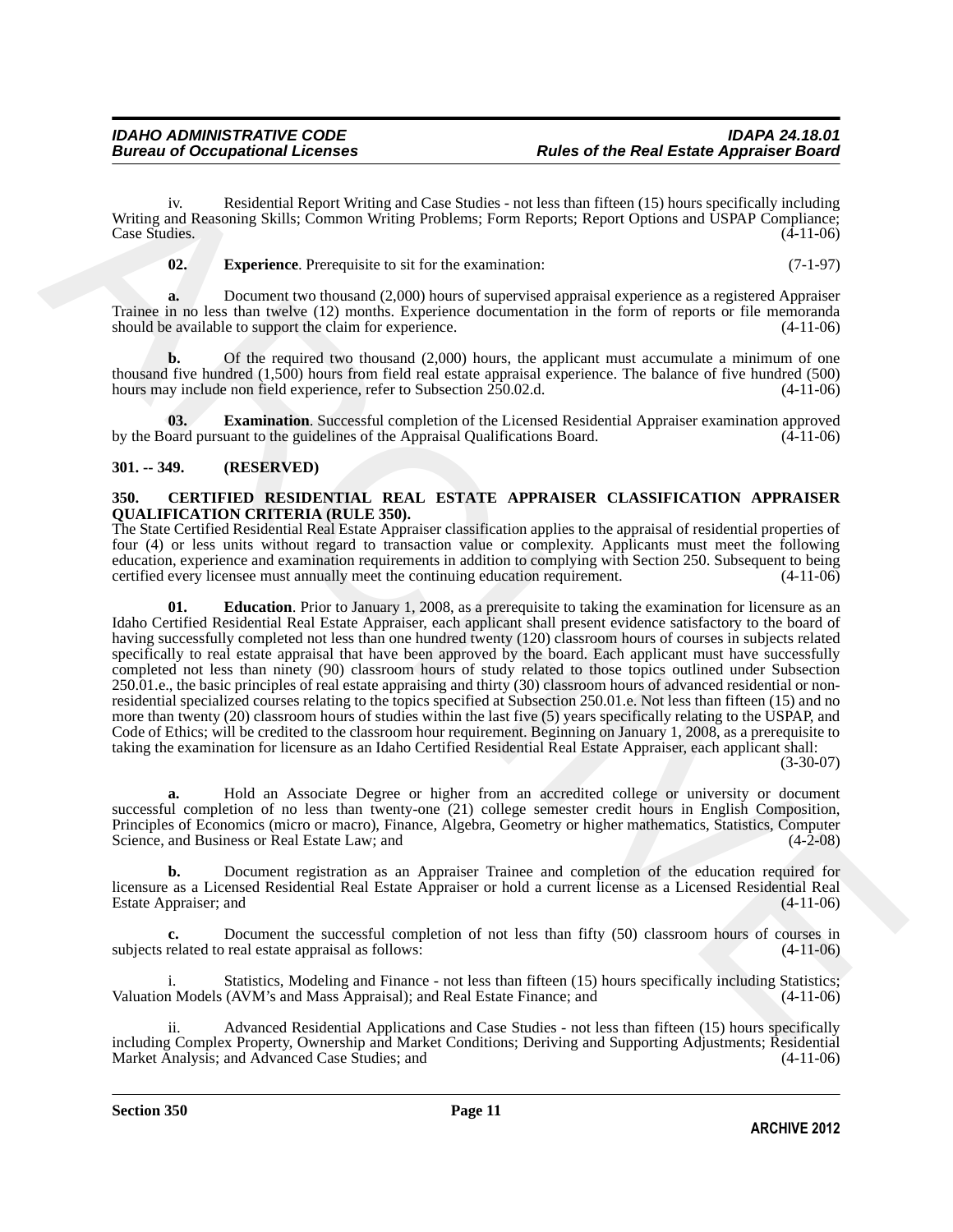iii. Appraisal Subject Matter Electives - not less than twenty (20) hours and may include hours over the minimum shown in Subsection 350.01.c.

<span id="page-11-4"></span>**02. Experience**. Experience is a prerequisite to sit for the licensure examination:  $(4-11-06)$ 

**a.** Document two thousand five hundred (2,500) hours of appraisal experience in no less than twentyfour (24) months (see Subsection 250.02). Experience documentation in the form of reports or file memoranda should be available to support the claim for experience. (4-11-06)

**b.** Two thousand (2,000) hours of the experience shall be from residential field appraisal experience. The balance of five hundred (500) hours may include non field experience, refer to Subsection 250.02.d. (4-11-06)

**c.** Examination. Successful completion of the Certified Residential Appraiser examination approved by the Board pursuant to the guidelines of the Appraisal Qualifications Board. (3-21-12)

#### <span id="page-11-0"></span>**351. -- 399. (RESERVED)**

#### <span id="page-11-2"></span><span id="page-11-1"></span>**400. CERTIFIED GENERAL REAL ESTATE APPRAISER CLASSIFICATION APPRAISER QUALIFICATION CRITERIA (RULE 400).**

<span id="page-11-3"></span>The State Certified General Real Estate Appraiser classification applies to the appraisal of all types of real property. Applicants must meet the following examination, education, and experience requirements in addition to complying with Section 250. Subsequent to being certified, an individual must meet the continuing education requirement.

(4-2-08)

The Appendixa Associates Control and the set of the the license associates the set of the set of the set of the set of the set of the set of the set of the set of the set of the set of the set of the set of the set of the **01.** Education. Prior to January 1, 2008, as a prerequisite to taking the examination for licensure as an Idaho State Certified General Real Estate Appraiser, each applicant shall present evidence satisfactory to the board of having successfully completed not less than one hundred eighty (180) classroom hours of courses in subjects related specifically to real estate appraisal approved by the board. Each applicant must have successfully completed not less than one hundred sixty (160) classroom hours of study related to those topics outlined under Subsection 250.01.e. Not less than fifteen (15) and no more than twenty (20) classroom hours of studies within the last five (5) years specifically relating to the USPAP, and Code of Ethics; and one hundred (100) classroom hours of advanced non residential specialized courses relating to the topics specified at Subsection 250.01.e. Beginning on January 1, 2008, as a prerequisite to taking the examination for licensure as an Idaho Certified General Real Estate Appraiser, each<br>(3-30-07) applicant shall:

**a.** Hold a Bachelors Degree or higher from an accredited college or university or document successful completion of no less than thirty (30) college semester credit hours in English Composition, Micro Economics, Macro Economics, Finance, Algebra, Geometry or higher mathematics, Statistics, Computer Science, and Business or Real Estate Law, and two (2) elective courses in accounting, geography, ag economics, business management, or real estate: and (4-2-08) real estate; and (4-2-08)

**b.** Document registration as an Appraiser Trainee and document the successful completion of not less than two hundred twenty-five (225) classroom hours of courses in subjects related to real estate appraisal as follows: (3-29-10)

i. Statistics, Modeling and Finance: not less than fifteen (15) hours specifically including Statistics; Valuation Models (AVM's and Mass Appraisal); and Real Estate Finance; (3-29-10)

ii. General Appraiser Market Analysis and Highest and Best Use: not less than thirty (30) hours; (3-29-10)

iii. General Appraiser Sales Comparison Approach: not less than thirty (30) hours specifically including Value Principles, Procedures, Identification and Measurement of Adjustments, Reconciliation, and Case Studies;  $(3-29-10)$ 

iv. General Appraiser Site Valuation and Cost Approach: not less than thirty (30) hours; (3-29-10)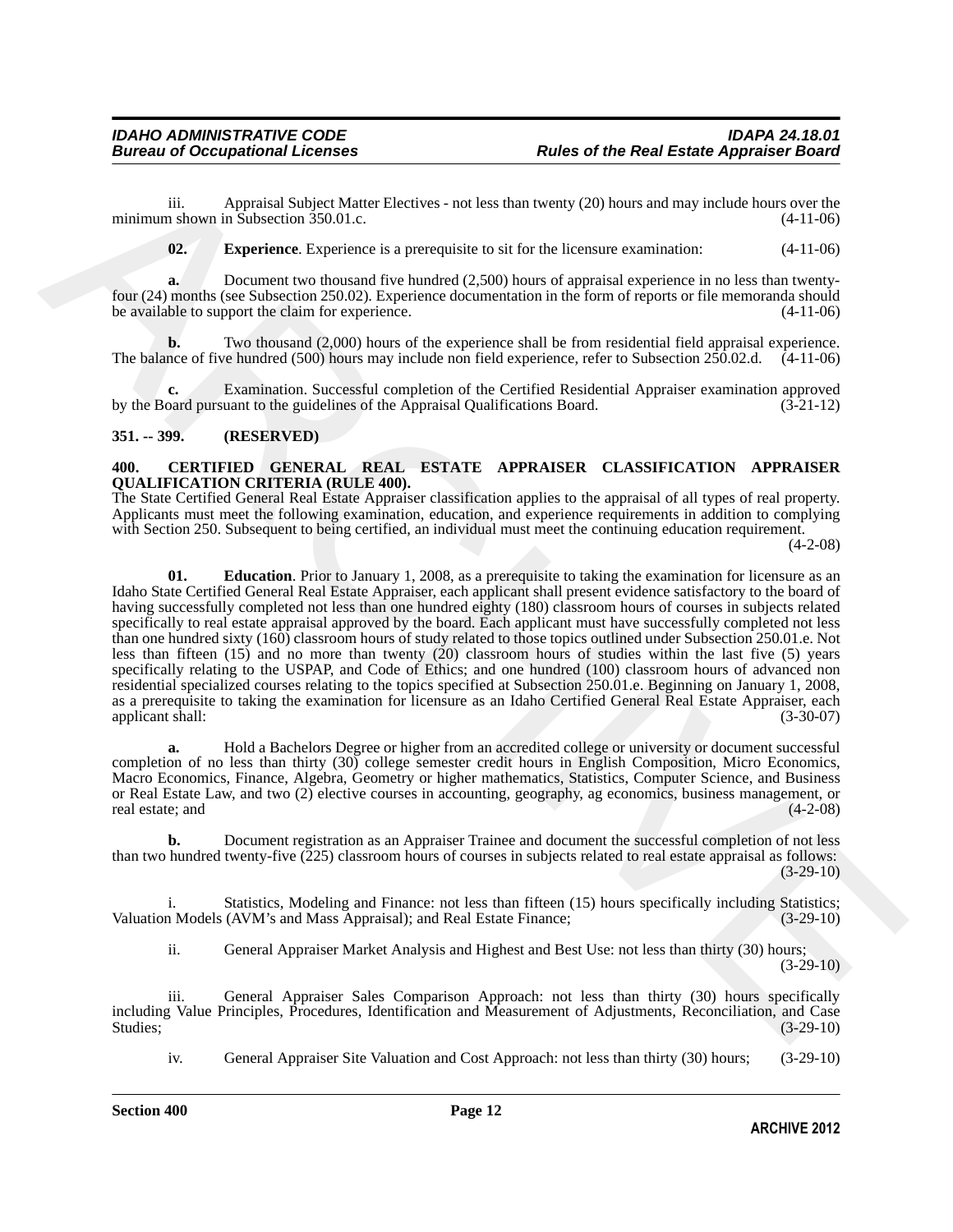v. General Appraiser Income Approach: not less than sixty (60) hours specifically including Overview, Compound Interest, Lease Analysis, Income Analysis, Vacancy and Collection Law, Estimating Operating Expenses and Reserves, Reconstructed Income and Expense Statement, Stabilized Net Operating Income Estimate, Direct Capitalization, Discounted Cash Flow, Yield Capitalization, Partial Interest, and Case Studies; (3-29-10)

vi. General Appraiser Report Writing and Case Studies: not less than thirty (30) hours specifically including Writing and Reasoning Skills, Common Writing Problems, Report Options and USPAP Compliance, and Case Studies; and (3-29-10)

vii. Appraisal Subject Matter Electives: not less than thirty (30) hours and may include hours over the minimum shown in Subsection 400.01.b.; or

**c.** Document licensure as a Licensed Residential Real Estate Appraiser and the successful completion of not less than one hundred fifty (150) classroom hours of courses in subjects related to real estate appraisal as follows: (3-29-10) follows: (3-29-10)

i. Statistics, Modeling and Finance: not less than fifteen (15) hours specifically including Statistics; Valuation Models (AVM's and Mass Appraisal); and Real Estate Finance; and (4-11-06)

ii. General Appraiser Market Analysis and Highest and Best Use: not less than fifteen (15) hours; and (3-29-10)

iii. General Appraiser Sales Comparison Approach: not less than fifteen (15) hours specifically including Value Principles, Procedures, Identification and Measurement of Adjustments, Reconciliation, and Case Studies; and (3-29-10)

iv. General Appraiser Site Valuation and Cost Approach: not less than fifteen (15) hours; and

(3-29-10)

Overvise Computer of here all Apertation Process Approach and base that stay (50) hears operfieadly including<br>Excelse Computer Similar Computer Similar Computer Similar Computer Similar Computer Similar Computer Similar C General Appraiser Income Approach: not less than forty-five (45) hours specifically including Overview, Compound Interest, Lease Analysis, Income Analysis, Vacancy and Collection Law, Estimating Operating Expenses and Reserves, Reconstructed Income and Expense Statement, Stabilized Net Operating Income Estimate, Direct Capitalization, Discounted Cash Flow, Yield Capitalization, Partial Interest, and Case Studies; and (3-29-10)

vi. General Appraiser Report Writing and Case Studies: not less than fifteen (15) hours specifically including Writing and Reasoning Skills, Common Writing Problems, Report Options and USPAP Compliance, and Case Studies; and

vii. Appraisal Subject Matter Electives: not less than thirty (30) hours and may include hours over the minimum shown in Subsection  $400.01$ .c.; or

**d.** Document licensure as a Certified Residential Real Estate Appraiser and the successful completion of not less than one hundred five (105) classroom hours of courses in subjects related to real estate appraisal as follows: (3-29-10)  $f_{0}$  follows:  $(3-29-10)$ 

i. General Appraiser Market Analysis and Highest and Best Use: not less than fifteen (15) hours; and (3-29-10)

ii. General Appraiser Sales Comparison Approach: not less than fifteen (15) hours specifically including Value Principles, Procedures, Identification and Measurement of Adjustments, Reconciliation, and Case Studies; and (3-29-10)

iii. General Appraiser Site Valuation and Cost Approach: not less than fifteen (15) hours; and (3-29-10)

iv. General Appraiser Income Approach: not less than forty-five (45) hours specifically including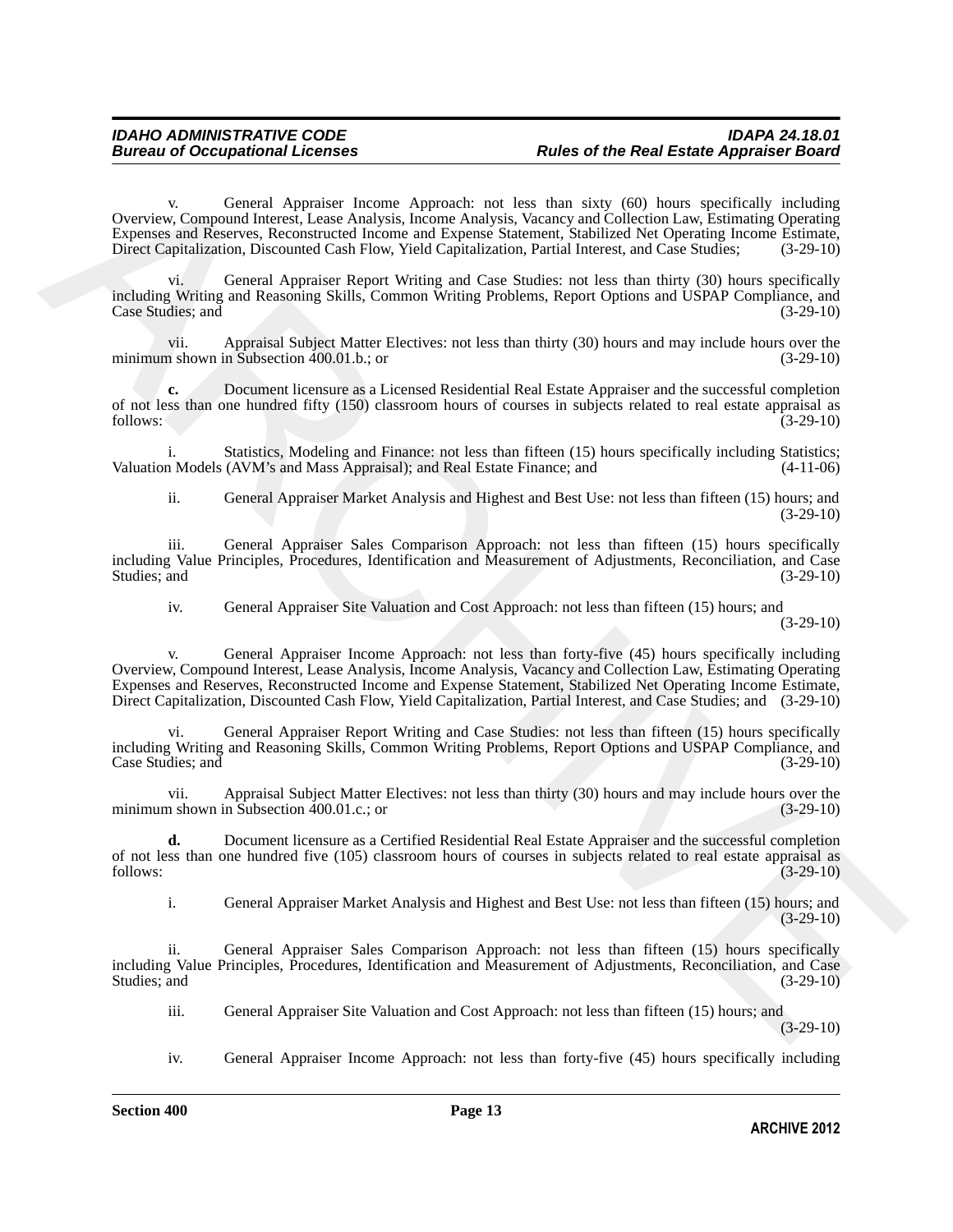Overview, Compound Interest, Lease Analysis, Income Analysis, Vacancy and Collection Law, Estimating Operating Expenses and Reserves, Reconstructed Income and Expense Statement, Stabilized Net Operating Income Estimate, Direct Capitalization, Discounted Cash Flow, Yield Capitalization, Partial Interest, and Case Studies; and (3-29-10)

General Appraiser Report Writing and Case Studies: not less than fifteen (15) hours specifically including Writing and Reasoning Skills, Common Writing Problems, Report Options and USPAP Compliance, and Case Studies. (3-29-10) Case Studies.

<span id="page-13-1"></span>**02. Experience**. Experience is a prerequisite to sit for the licensure examination: (4-11-06)

**a.** Document three thousand (3,000) hours of appraisal experience in no less than thirty (30) months (See Subsection 250.02). Experience documentation in the form of reports or file memoranda should be available to support the claim for experience. support the claim for experience.

**b.** One thousand five hundred (1,500) hours of the experience must be nonresidential appraisal experience. The balance of one thousand five hundred  $(1,500)$  hours may be solely residential experience or can include up to five hundred  $(500)$  hours of nonfield experience as outlined in Subsection 250.02.d.  $(4-11-0$ include up to five hundred (500) hours of nonfield experience as outlined in Subsection 250.02.d.

Examination. Successful completion of the Certified General Appraiser examination approved by<br>t to the guidelines of the Appraisal Qualifications Board. (3-21-12) the Board pursuant to the guidelines of the Appraisal Qualifications Board.

#### <span id="page-13-2"></span><span id="page-13-0"></span>**401. CONTINUING EDUCATION (RULE 401).**

All certified/licensed appraisers must comply with the following continuing education requirements: (7-1-97)

<span id="page-13-6"></span>**01. Purpose of Continuing Education**. The purpose of continuing education is to ensure that the appraiser participates in a program that maintains and increases his skill, knowledge and competency in real estate appraising. (7-1-97) appraising. (7-1-97)

**02. Hours Required**. The equivalent of thirty (30) classroom hours of instruction in courses or seminars during the twenty-four (24) months prior to renewal is required. If the licensee completes two (2) or more courses having substantially the same content during any one (1) continuing education cycle, the licensee only will receive continuing education credit for one (1) of the courses. (3-21-12) receive continuing education credit for one  $(1)$  of the courses.

<span id="page-13-5"></span>**a.** A classroom hour is defined as fifty (50) minutes out of each sixty (60) minute segment. (7-1-93)

**b.** Credit toward the classroom hour requirement may be granted only where the length of the nal offering is at least two (2) hours. (7-1-97) educational offering is at least two  $(2)$  hours.

**c.** Credit for the classroom hour requirement may be obtained by accredited courses which have been approved by the Appraisal Qualification Board and by courses approved by Real Estate Appraiser Boards of states with reciprocity with Idaho. All other courses must have approval of the Board, which shall require documentation including the instructors and their qualifications, course content, length of course, and its location. Courses shall be approved for a period of four (4) years. (4-6-05)

<span id="page-13-3"></span>**d.** Once every twenty-four (24) months, Idaho State Certified/Licensed Real Estate Appraisers and registered trainees will be required to attend an approved seven (7) hour USPAP update course or the equivalent. The course must cover the most recent USPAP edition.  $(3-21-12)$ course must cover the most recent USPAP edition.

Oweren, Concernent Issues; January Andeless, Recentres Andeless, Wanney of Collection any Construct Terms and Towards (September 2018). These Constitutes Constructed Constructions (September 2018)<br>These Constitutions (Sep **03. Credit for Appraisal Educational Processes and Programs**. Continuing education credit may also be granted for participation, other than as a student, in appraisal educational processes and programs. Examples of activities for which credit may be granted are teaching, program development, authorship of textbooks, or similar activities which are determined to be equivalent to obtaining continuing education. Credit for educational processes and programs continuing education shall not exceed one-half  $(1/2)$  of the total continuing education credits required for a renewal period.  $(4-2-08)$ for a renewal period.

<span id="page-13-4"></span>**04. Credit for Attending the Licensure Board Meetings**. Continuing education credit may be granted for a maximum of two (2) hours each continuing education cycle for time spent attending one (1) Board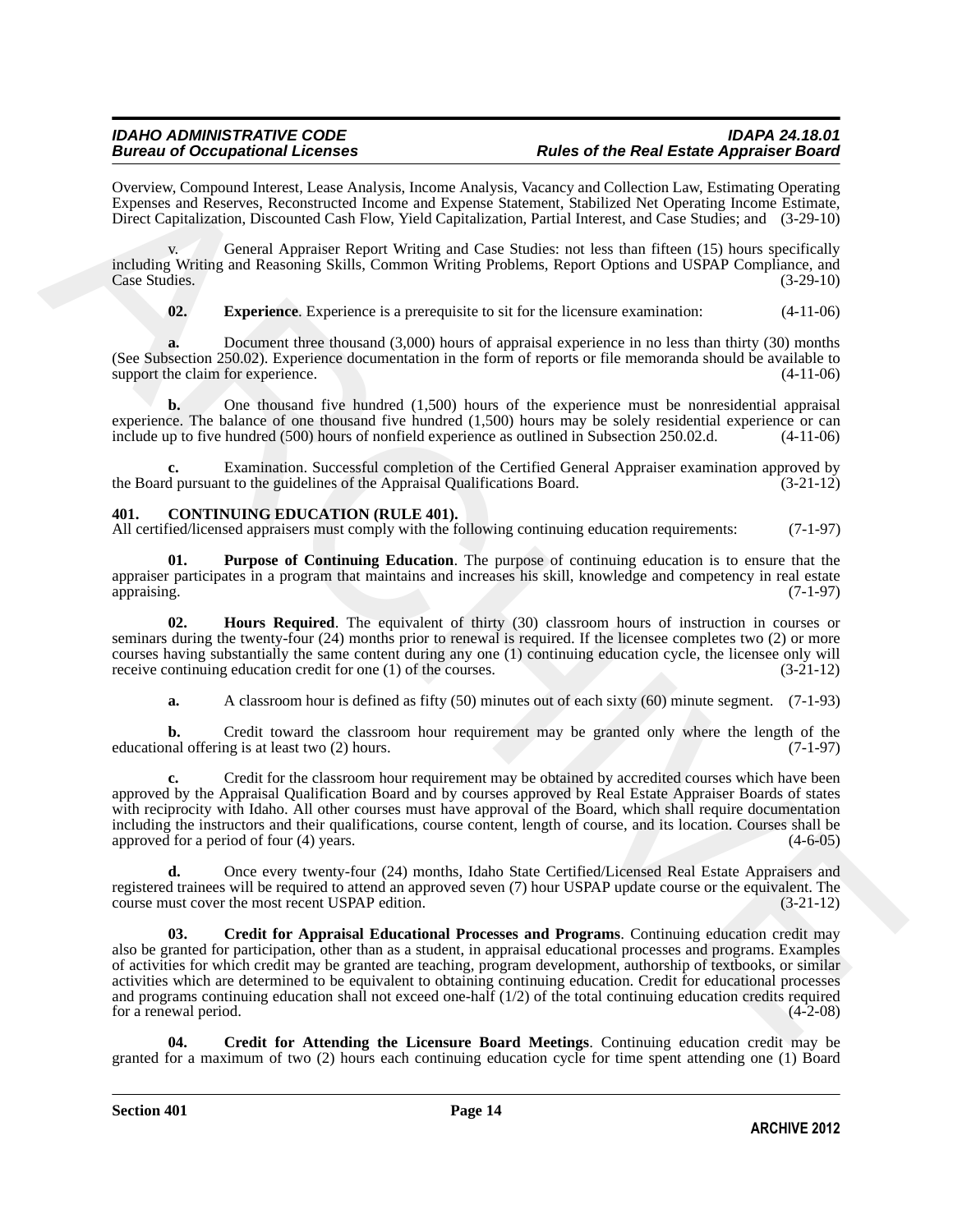<span id="page-14-8"></span>meeting. Members of the board shall not be entitled to continuing education credit for board service. (3-21-12)

meeting. Mechanical the bound of the bound of the bound of the control of the control of the bound of the bound of the bound of the bound of the control of the control of the control of the control of the control of the c **05. Requirement When a Certificate/License Is Cancelled**. For each year (less than five (5)) in which a license is lapsed, canceled, or otherwise non-renewed, fifteen (15) hours of continuing education must be documented, including a seven (7) hour USPAP update course, prior to reinstatement. The course must cover the most recent USPAP edition. (3-21-12)

<span id="page-14-9"></span>**06. Special Exemption**. The Board shall have authority to make exceptions for reasons of individual hardship, including health, when certified by a medical doctor, or other good cause. The appraiser must provide any information requested by the Board to assist in substantiating hardship cases. This exemption is granted at the sole discretion of the Board. (3-29-10) discretion of the Board.

#### <span id="page-14-0"></span>**402. -- 449. (RESERVED)**

#### <span id="page-14-14"></span><span id="page-14-1"></span>**450. RECIPROCITY (RULE 450).**

Applicant must comply with Section 54-4115, Idaho Code. (7-1-93)

<span id="page-14-17"></span><span id="page-14-16"></span><span id="page-14-15"></span>**01.** File Application. File applications on forms provided by the Board. (7-1-93)

**02. Submit Statement Verifying Certification/Licensure**. Submit current notarized statement verifying certification/licensure in good standing in another state. (7-1-93)

**03. Reciprocal License Issued**. No reciprocal license will be issued where the applicant was originally in a state other than that upon which the reciprocity application is based. (7-1-97) licensed in a state other than that upon which the reciprocity application is based.

#### <span id="page-14-2"></span>**451. -- 499. (RESERVED)**

#### <span id="page-14-18"></span><span id="page-14-3"></span>**500. TEMPORARY PRACTICE (RULE 500).**

<span id="page-14-21"></span>**01. Requirements for Issuance**. A permit to temporarily practice may be issued to individuals coming to Idaho who are certified/licensed in another state and are either transferring to Idaho or have a temporary<br>assignment in Idaho. (7-1-93) assignment in Idaho.

<span id="page-14-20"></span>**02. Proof of Current Certification or Licensure**. The applicant must be listed on the National Registry, maintained by the Appraisal Subcommittee, as current and in good standing and comply with Section 54- 4115(3), Idaho Code, regarding irrevocable consent. (3-21-12)

<span id="page-14-19"></span>**03. Assignments and Length of Time Permit Will Be Issued**. Permit to temporarily practice will be issued on a per appraisal assignment basis for a period not to exceed six (6) months. A temporary permit may be extended one (1) time only. (3-18-99) extended one  $(1)$  time only.

#### <span id="page-14-4"></span>**501. -- 524. (RESERVED)**

### <span id="page-14-10"></span><span id="page-14-5"></span>**525. DISCIPLINE (RULE 525).**

<span id="page-14-11"></span>**01.** Civil Fine. The Board may impose a civil fine not to exceed one thousand dollars (\$1,000) upon a or certified real estate appraiser for each violation of Section 54-4107(1). Idaho Code. (3-18-99) licensed or certified real estate appraiser for each violation of Section 54-4107(1), Idaho Code.

<span id="page-14-12"></span>**02. Costs and Fees**. The Board may order a licensed or certified real estate appraiser to pay the costs and fees incurred by the Board in the investigation or prosecution of the licensee for violation of Section  $\frac{54-4107(1)}{3-18-99}$ Idaho Code. (3-18-99)

#### <span id="page-14-6"></span>**526. -- 549. (RESERVED)**

#### <span id="page-14-13"></span><span id="page-14-7"></span>**550. LEGAL ADVICE (RULE 550).**

All legal advice shall be furnished by the Bureau under contract with the Board. (3-13-02)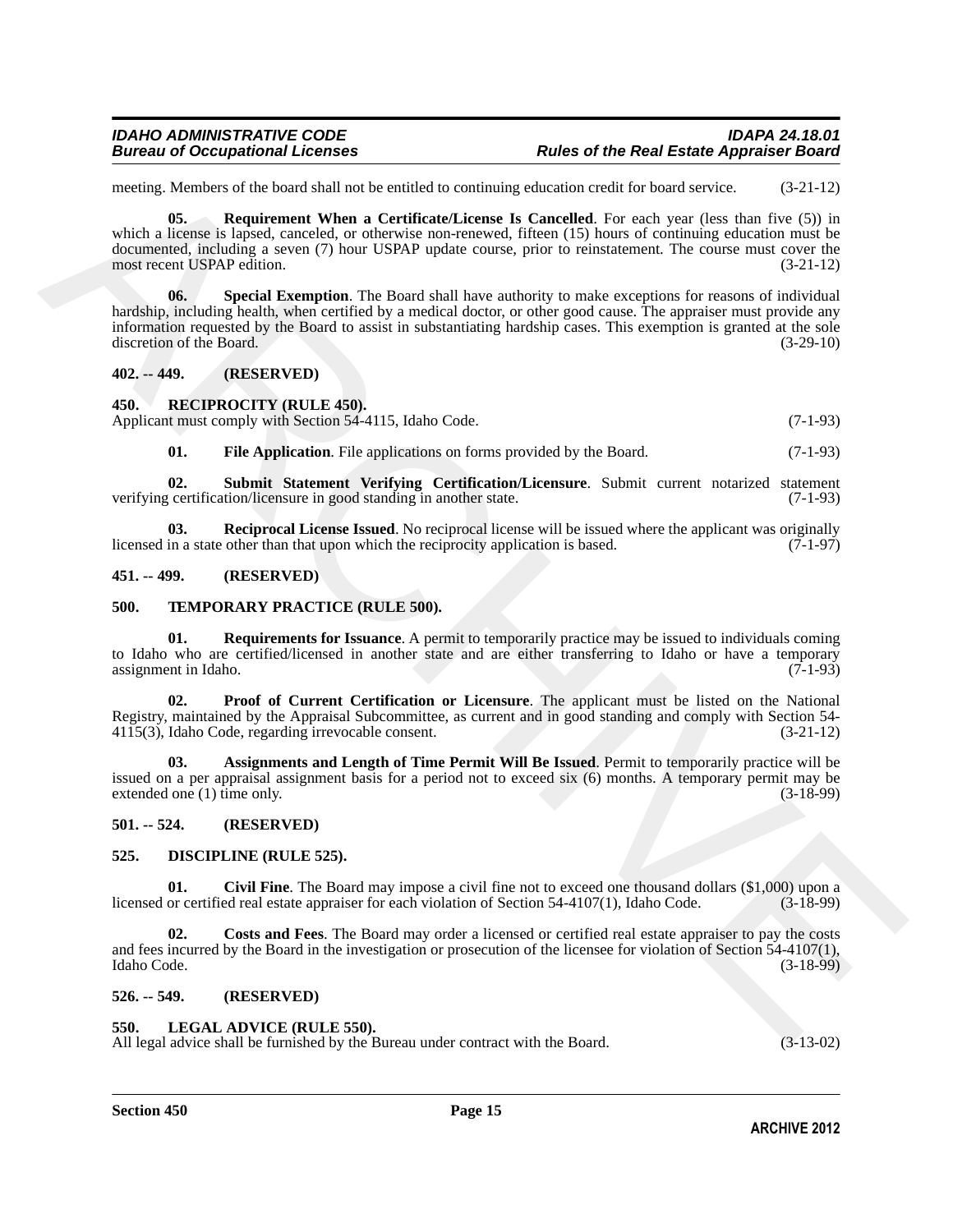### <span id="page-15-0"></span>**551. -- 599. (RESERVED)**

#### <span id="page-15-9"></span><span id="page-15-1"></span>**600. AMENDMENTS (RULE 600).**

581. ASSOCIATE THE MONDROXIC SUBSECTION CONTRACT CONTRACT CONTRACT CONTRACT CONTRACT CONTRACT CONTRACT CONTRACT CONTRACT CONTRACT CONTRACT CONTRACT CONTRACT CONTRACT CONTRACT CONTRACT CONTRACT CONTRACT CONTRACT CONTRACT C The Board may propose to amend these Rules at any meeting of the Board by a favorable vote of three (3) members present, providing a copy of the proposed amendment shall have been mailed to each member of the Board at least fifteen (15) days prior to the meeting at which the amendment is to be considered and that such amendment is made<br>in accordance with the requirements of the law.  $(7-1-93)$ in accordance with the requirements of the law.

#### <span id="page-15-2"></span>**601. -- 649. (RESERVED)**

#### <span id="page-15-10"></span><span id="page-15-3"></span>**650. RULES OF PROCEDURE UNDER THE ADMINISTRATIVE PROCEDURE ACT (RULE 650).**

All procedures available under the Board of Real Estate Appraisers shall be those adopted by the Bureau of Occupational Licenses. (7-1-93) Occupational Licenses.

#### <span id="page-15-4"></span>**651. -- 699. (RESERVED)**

#### <span id="page-15-11"></span><span id="page-15-5"></span>**700. UNIFORM STANDARDS OF PROFESSIONAL APPRAISAL PRACTICE/CODE OF ETHICS (RULE 700).**

The Uniform Standards of Professional Practice as published by the Appraisal Foundation and referenced in Section 004, are hereby adopted as the rules of conduct and code of ethics for all Real Estate Appraisers licensed under Title 54, Chapter 41, Idaho Code, and these rules.  $(3-13-02)$ 54, Chapter 41, Idaho Code, and these rules.

#### <span id="page-15-6"></span>**701. -- 799. (RESERVED)**

#### <span id="page-15-7"></span>**800. RULEMAKING HISTORY PRIOR TO JULY, 1993 (RULE 800).**

Adopted by Emergency January 7, 1992, Effective April 15, 1991, Adopted December 16, 1992, Effective January 5, 1993. 1993. (7-1-93)

<span id="page-15-8"></span>**801. -- 999. (RESERVED)**